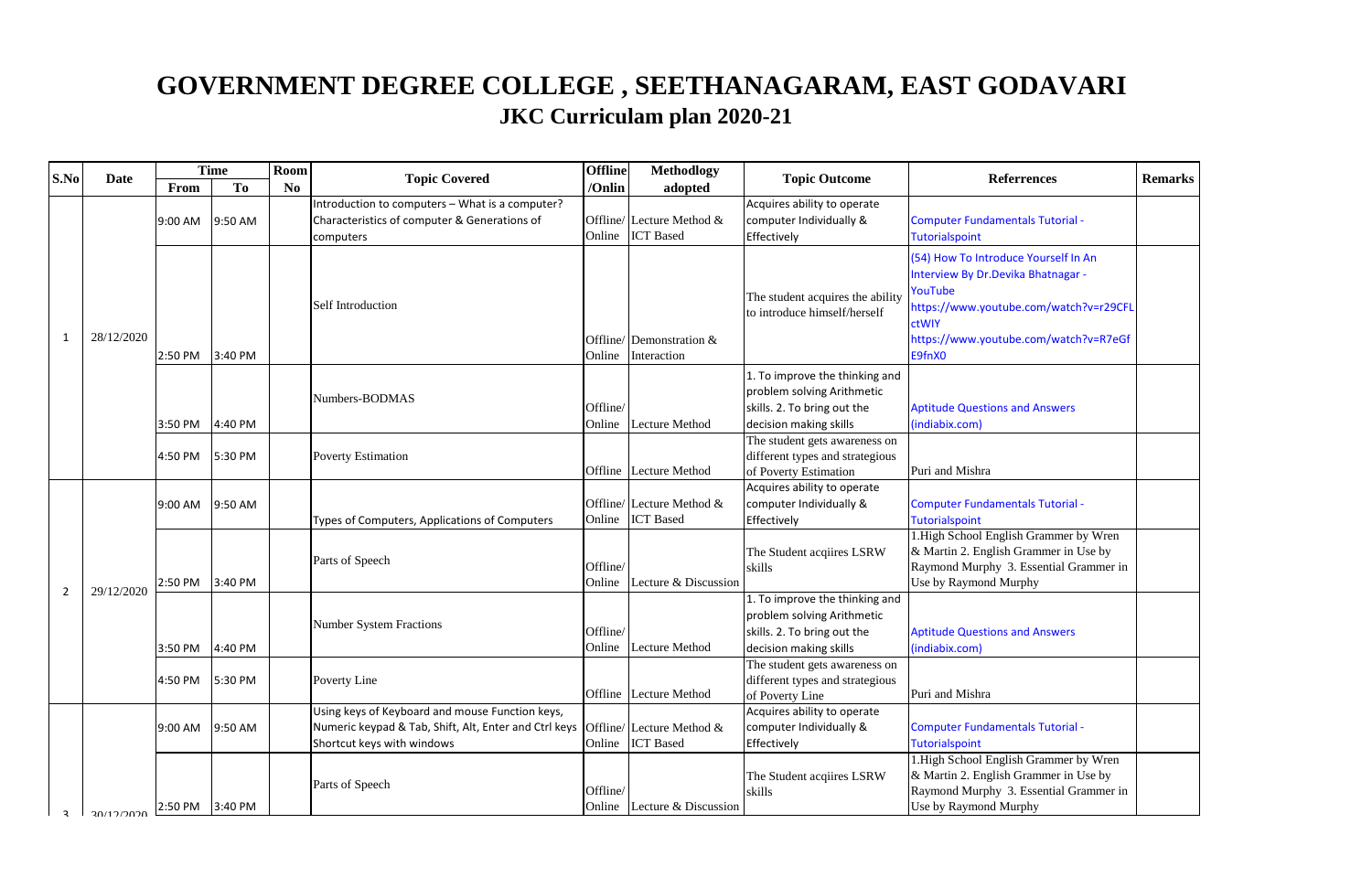| <b>Aptitude Questions and Answers</b><br>(indiabix.com)                                                                                            |  |
|----------------------------------------------------------------------------------------------------------------------------------------------------|--|
| GBK Publications by B.Kriskna Reddy<br>Indian Polity by M.Lakshmi kanth                                                                            |  |
| <b>Computer Fundamentals Tutorial -</b><br><b>Tutorialspoint</b>                                                                                   |  |
| 1. High School English Grammer by Wren<br>& Martin 2. English Grammer in Use by<br>Raymond Murphy 3. Essential Grammer in<br>Use by Raymond Murphy |  |
| <b>Aptitude Questions and Answers</b><br>(indiabix.com)                                                                                            |  |
| GBK Publications by B.Kriskna Reddy<br>Indian Polity by M.Lakshmi kanth                                                                            |  |
| <b>Computer Fundamentals Tutorial -</b><br>Tutorialspoint                                                                                          |  |
| 1. High School English Grammer by Wren<br>& Martin 2. English Grammer in Use by<br>Raymond Murphy 3. Essential Grammer in<br>Use by Raymond Murphy |  |
| <b>Aptitude Questions and Answers</b><br>(indiabix.com)                                                                                            |  |
| Indian History byDr.G.Samabasiva Reddy                                                                                                             |  |
| <b>Computer Fundamentals Tutorial -</b><br><b>Tutorialspoint</b>                                                                                   |  |
| & Martin 2. English Grammer in Use by<br>Raymond Murphy 3. Essential Grammer in                                                                    |  |
| <b>Aptitude Questions and Answers</b><br>(indiabix.com)                                                                                            |  |
| Syed Academy                                                                                                                                       |  |
| <b>Computer Fundamentals Tutorial -</b><br><b>Tutorialspoint</b>                                                                                   |  |

|   | JU/ 14/4U4U |         |         | Number Systems_Decmials                               |                |                              | 1. To improve the thinking and |                                              |
|---|-------------|---------|---------|-------------------------------------------------------|----------------|------------------------------|--------------------------------|----------------------------------------------|
|   |             |         |         |                                                       |                |                              | problem solving Arithmetic     |                                              |
|   |             |         |         |                                                       | Offline/       |                              | skills. 2. To bring out the    | <b>Aptitude Questions and Answers</b>        |
|   |             | 3:50 PM | 4:40 PM |                                                       | Online         | <b>Lecture Method</b>        | decision making skills         | (indiabix.com)                               |
|   |             |         |         |                                                       |                |                              | The student gets awareness on  |                                              |
|   |             | 4:50 PM | 5:30 PM | Indian Constitution - Its Nature                      |                |                              | the Nature of Indian           | <b>GBK</b> Publications by B.Kriskna Reddy   |
|   |             |         |         |                                                       | Offline        | Lecture Method               | Constitution                   | Indian Polity by M.Lakshmi kanth             |
|   |             |         |         |                                                       |                |                              | Acquires ability to operate    |                                              |
|   |             | 9:00 AM | 9:50 AM | Hardware components - Internal parts of the           |                | Offline/ Lecture Method $\&$ | computer Individually &        | <b>Computer Fundamentals Tutorial -</b>      |
|   |             |         |         | system Peripherals and add-on cards                   | Online         | <b>ICT</b> Based             | Effectively                    | Tutorialspoint                               |
|   |             |         |         |                                                       |                |                              |                                | 1. High School English Grammer by Wren       |
|   |             |         |         |                                                       |                |                              | The Student acqiires LSRW      | & Martin 2. English Grammer in Use by        |
|   |             |         |         | <b>Simple Present Tense</b>                           | Offline/       |                              | skills                         | Raymond Murphy 3. Essential Grammer          |
|   |             | 2:50 PM | 3:40 PM |                                                       | Online         | Lecture & Discussion         |                                | Use by Raymond Murphy                        |
| 4 | 31/12/2020  |         |         | Number Systems_Algebric Formulae                      |                |                              | 1. To improve the thinking and |                                              |
|   |             |         |         |                                                       |                |                              | problem solving Arithmetic     |                                              |
|   |             |         |         |                                                       | Offline/       |                              | skills. 2. To bring out the    | <b>Aptitude Questions and Answers</b>        |
|   |             |         |         |                                                       |                | <b>Lecture Method</b>        |                                |                                              |
|   |             | 3:50 PM | 4:40 PM |                                                       | Online         |                              | decision making skills         | (indiabix.com)                               |
|   |             |         |         |                                                       |                |                              | The student gets awareness on  |                                              |
|   |             | 4:50 PM | 5:30 PM | <b>Evelution of Indian Constitution</b>               |                |                              | the Nature of Indian           | <b>GBK Publications by B.Kriskna Reddy</b>   |
|   |             |         |         |                                                       | Offline        | Lecture Method               | Constitution                   | Indian Polity by M.Lakshmi kanth             |
|   |             |         |         | Types of Software – System software & Applications    |                |                              | Acquires ability to operate    |                                              |
|   |             | 9:00 AM | 9:50 AM | software Compilers, interpreters, Languages and       |                | Offline/ Lecture Method $\&$ | computer Individually &        | <b>Computer Fundamentals Tutorial -</b>      |
|   |             |         |         | packages                                              | Online         | <b>ICT</b> Based             | Effectively                    | <b>Tutorialspoint</b>                        |
|   |             |         |         |                                                       |                |                              |                                | <b>I.High School English Grammer by Wren</b> |
|   |             |         |         |                                                       |                |                              | The Student acqiires LSRW      | & Martin 2. English Grammer in Use by        |
|   |             |         |         | <b>Present Progressive Tense</b>                      | Offline/       |                              | skills                         | Raymond Murphy 3. Essential Grammer:         |
| 5 | 01-01-2021  | 2:50 PM | 3:40 PM |                                                       | Online         | Lecture & Discussion         |                                | Use by Raymond Murphy                        |
|   |             |         |         |                                                       | Offline/       |                              | problem solving Arithmetic     | <b>Aptitude Questions and Answers</b>        |
|   |             | 3:50 PM | 4:40 PM | Divisibility rules                                    | Online         | Lecture Method               | skills. 2. To bring out the    | (indiabix.com)                               |
|   |             |         |         |                                                       |                |                              |                                |                                              |
|   |             | 4:50 PM | 5:30 PM | <b>Indian Ancient History</b>                         |                |                              | The student gets awareness on  |                                              |
|   |             |         |         |                                                       | <b>Offline</b> | Lecture Method               | <b>Ancinet Indian History</b>  | Indian History byDr.G.Samabasiva Reddy       |
|   |             |         |         | Introduction to Operating System, MS-DOS & MS-        |                |                              | Acquires ability to operate    |                                              |
|   |             | 9:00 AM | 9:50 AM | windows - features and functions Windows              |                | Offline/ Lecture Method $\&$ | computer Individually &        | <b>Computer Fundamentals Tutorial -</b>      |
|   |             |         |         | applications - Notepad, WordPad, Paint, calculator,   | Online         | <b>ICT</b> Based             | Effectively                    | <b>Tutorialspoint</b>                        |
|   |             |         |         |                                                       | Offline/       |                              | The Student acqiires LSRW      | & Martin 2. English Grammer in Use by        |
|   |             |         | 3:40 PM | Present Perfect and Present Perfect Progressive Tense | Online         | Lecture & Discussion         | skills                         | Raymond Murphy 3. Essential Grammer          |
| 6 | 01-02-2021  | 2:50 PM |         |                                                       |                |                              |                                |                                              |
|   |             |         |         |                                                       | Offline/       |                              | problem solving Arithmetic     | <b>Aptitude Questions and Answers</b>        |
|   |             | 3:50 PM | 4:40 PM | LCM & HCF-1                                           | Online         | Lecture Method               | skills. 2. To bring out the    | (indiabix.com)                               |
|   |             | 4:50 PM | 5:30 PM | Indian Histiry -Its Evidences                         |                |                              | The student gets awareness on  |                                              |
|   |             |         |         |                                                       | Offline        | Lecture Method               | <b>Ancinet Indian History</b>  | <b>Syed Academy</b>                          |
|   |             |         |         | Using DOS Prompt thru Run option & internal           | Offline/       | Lecture Method &             | computer Individually &        | <b>Computer Fundamentals Tutorial -</b>      |
|   |             | 9:00 AM | 9:50 AM | commands                                              | Online         | <b>ICT</b> Based             | Effectively                    | <b>Tutorialspoint</b>                        |
|   |             |         |         |                                                       |                |                              |                                |                                              |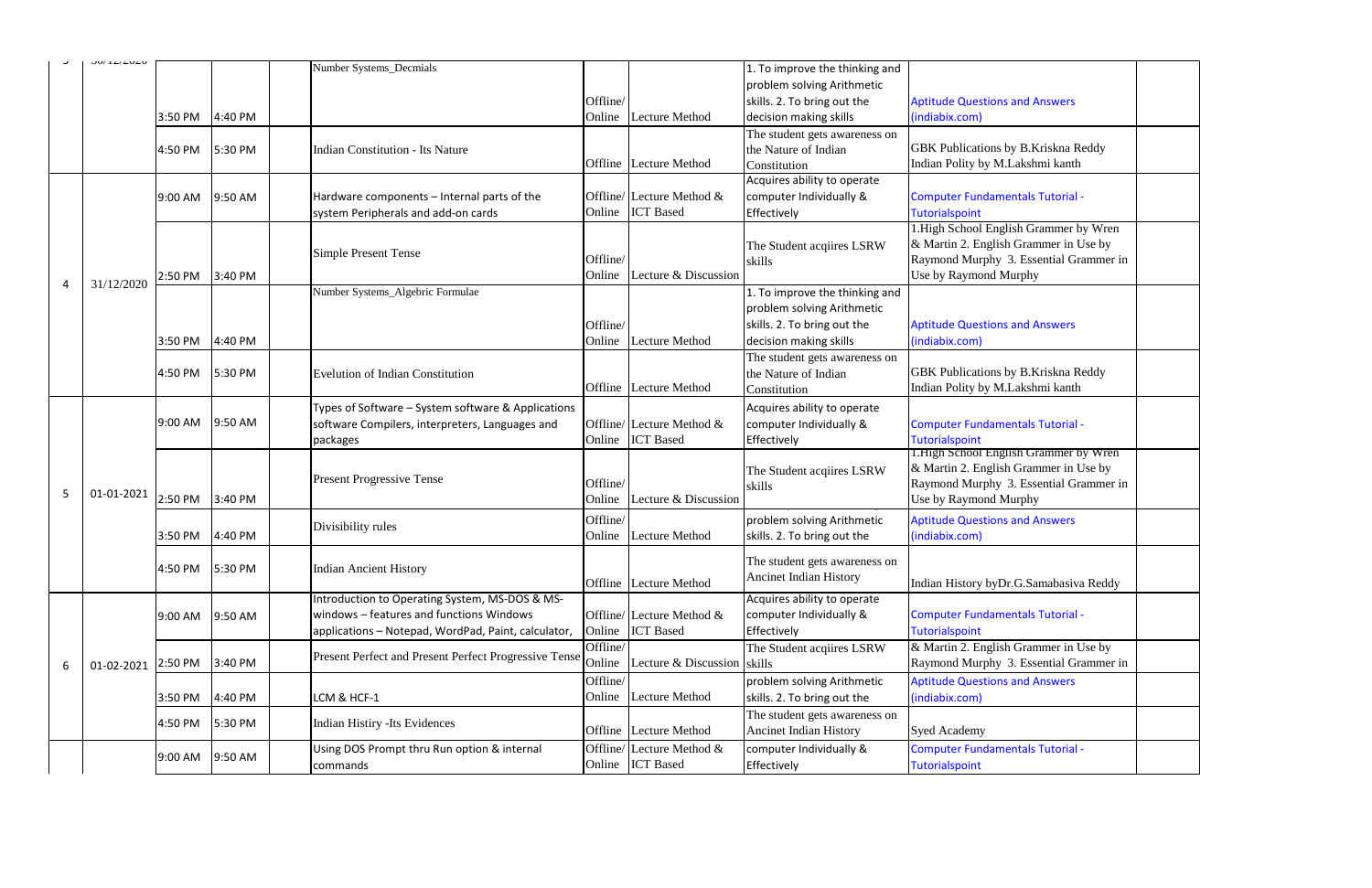| 7  | 01-04-2021 | 2:50 PM | 3:40 PM | Simple Past and Past Continuous                                                                       | Offline/<br>Online | Lecture & Discussion                             | The Student acqiires LSRW<br>skills                                                                           | 1. High School English Grammer by<br>& Martin 2. English Grammer in Us<br>Raymond Murphy 3. Essential Grar<br>Use by Raymond Murphy |
|----|------------|---------|---------|-------------------------------------------------------------------------------------------------------|--------------------|--------------------------------------------------|---------------------------------------------------------------------------------------------------------------|-------------------------------------------------------------------------------------------------------------------------------------|
|    |            | 3:50 PM | 4:40 PM | Ratios                                                                                                | Offline/<br>Online | <b>Lecture Method</b>                            | problem solving Arithmetic<br>skills. 2. To bring out the                                                     | <b>Aptitude Questions and Answers</b><br>(indiabix.com)                                                                             |
|    |            | 4:50 PM | 5:30 PM | Plannings in India                                                                                    |                    | Offline Lecture Method                           | The students comes to know<br>about plannings in India                                                        | Puri and Mishra                                                                                                                     |
|    |            | 9:00 AM | 9:50 AM | Ms-DOS External commands, using chkdsk with<br>windows and Boot menu options                          | Online             | Offline/ Lecture Method $&$<br><b>ICT</b> Based  | Acquires ability to operate<br>computer Individually &<br>Effectively                                         | <b>Computer Fundamentals Tutorial -</b><br><b>Tutorialspoint</b>                                                                    |
| 8  | 01-05-2021 | 2:50 PM | 3:40 PM | Past Perfect and Past Perfect Continuous                                                              | Offline/<br>Online | Lecture & Discussion skills                      | The Student acqiires LSRW                                                                                     | & Martin 2. English Grammer in Us<br>Raymond Murphy 3. Essential Grar                                                               |
|    |            | 3:50 PM | 4:40 PM | Percetages                                                                                            | Offline/<br>Online | <b>Lecture Method</b>                            | problem solving Arithmetic<br>skills. 2. To bring out the<br>The students comes to know                       | <b>Aptitude Questions and Answers</b><br>(indiabix.com)                                                                             |
|    |            | 4:50 PM | 5:30 PM | Priirities of five year plans                                                                         |                    | Offline Lecture Method                           | about the priorities of five year                                                                             | Puri and Mishra                                                                                                                     |
|    |            | 9:00 AM | 9:50 AM | Menu Bar and submenus with ptions.                                                                    | Online             | Offline/ Lecture Method $\&$<br><b>ICT</b> Based | <u> Αλαδή εξετασιαστοι το carry out an</u><br><b>Office Related Work and</b><br><b>Activities Effectively</b> | <b>Computer Fundamentals &amp; Office</b><br>Applications.pdf (mcrhrdi.gov.in)                                                      |
| 9  | 01-06-2021 | 2:50 PM | 3:40 PM | Simple Future and Future Continuous                                                                   | Offline/<br>Online | Lecture & Discussion                             | The Student acquires LSRW<br>skills                                                                           | 1. High School English Grammer by<br>& Martin 2. English Grammer in Us                                                              |
|    |            | 3:50 PM | 4:40 PM | Profit & Loss                                                                                         | Offline/<br>Online | Lecture Method                                   | problem solving Arithmetic<br>skills. 2. To bring out the                                                     | <b>Basics and Methods, Profit and loss</b><br>shortcuts, Math tricks - YouTube                                                      |
|    |            | 4:50 PM | 5:30 PM | Dwaftings of Indian Costitution                                                                       |                    | Offline Lecture Method                           | The students comes to know<br>about the process about the<br>Indian Constitution and its                      | GBK Publications by B.Kriskna Rec<br>Indian Polity by M.Lakshmi kanth                                                               |
|    |            | 9:00 AM | 9:50 AM | Word document open, edit and save the document,<br>Using File, Edit menu options and text formatting. |                    | Offline/ Lecture Method &<br>Online ICT Based    | Acquires ability to carry out all<br><b>Office Related Work and</b><br><b>Activities Effectively</b>          | <b>Computer Fundamentals &amp; Office</b><br>Applications.pdf (mcrhrdi.gov.in)                                                      |
| 10 | 01-07-2021 | 2:50 PM | 3:40 PM | Future Perfect and Future perfect continous                                                           | Offline/<br>Online | Lecture $& Discussion$ skills                    | The Student acqiires LSRW                                                                                     | & Martin 2. English Grammer in Us<br>Raymond Murphy 3. Essential Gran                                                               |
|    |            | 3:50 PM | 4:40 PM | Partnership                                                                                           | Offline/<br>Online | <b>Lecture Method</b>                            | 1. To improve the thinking and<br>problem solving Arithmetic                                                  | Quantitative Aptitude-Aptitude Que<br>(freshersworld.com)                                                                           |
|    |            | 4:50 PM | 5:30 PM | <b>Indian Constituion-Chief Characterstics</b>                                                        | Offline            | <b>Lecture Method</b>                            | The students comes to know<br>about the process about the                                                     | <b>GBK Publications by B.Kriskna Red</b><br>Indian Polity by M.Lakshmi kanth                                                        |
|    |            | 9:00 AM | 9:50 AM |                                                                                                       | Online             | Offline/ Lecture Method $\&$<br><b>ICT</b> Based | Acquires ability to carry out all<br><b>Office Related Work and</b>                                           | <b>Computer Fundamentals &amp; Office</b><br>Applications.pdf (mcrhrdi.gov.in)                                                      |
| 11 | 01-08-2021 | 2:50 PM | 3:40 PM | Practical Session for Hour-11 Class<br>Be','Do' and 'Have' Forms                                      | Online             | Offline/ Lecture, Discussion<br>& Demonstration  | <b>Activities Effectively</b><br>The Student acquires LSRW<br>skills                                          | 1. High School English Grammer by<br>& Martin 2. English Grammer in Us<br>Raymond Murphy 3. Essential Grar<br>Use by Raymond Murphy |
|    |            | 3:50 PM | 4:40 PM | Data Analysis                                                                                         | Offline/           | Online Lecture Method                            | problem solving Arithmetic<br>skills. 2. To bring out the                                                     | <b>Quantitative Aptitude-Aptitude Que</b><br>(freshersworld.com)                                                                    |

| 1. High School English Grammer by Wren<br>& Martin 2. English Grammer in Use by<br>Raymond Murphy 3. Essential Grammer in |  |
|---------------------------------------------------------------------------------------------------------------------------|--|
| Use by Raymond Murphy                                                                                                     |  |
| <b>Aptitude Questions and Answers</b>                                                                                     |  |
| (indiabix.com)                                                                                                            |  |
|                                                                                                                           |  |
| Puri and Mishra                                                                                                           |  |
|                                                                                                                           |  |
| <b>Computer Fundamentals Tutorial -</b><br>Tutorialspoint                                                                 |  |
| & Martin 2. English Grammer in Use by                                                                                     |  |
| Raymond Murphy 3. Essential Grammer in                                                                                    |  |
| <b>Aptitude Questions and Answers</b>                                                                                     |  |
| (indiabix.com)                                                                                                            |  |
|                                                                                                                           |  |
| Puri and Mishra                                                                                                           |  |
|                                                                                                                           |  |
| <b>Computer Fundamentals &amp; Office</b>                                                                                 |  |
| Applications.pdf (mcrhrdi.gov.in)<br>1. High School English Grammer by Wren                                               |  |
| & Martin 2. English Grammer in Use by                                                                                     |  |
| <b>Basics and Methods, Profit and loss</b>                                                                                |  |
| shortcuts, Math tricks - YouTube                                                                                          |  |
|                                                                                                                           |  |
| GBK Publications by B.Kriskna Reddy<br>Indian Polity by M.Lakshmi kanth                                                   |  |
|                                                                                                                           |  |
| <b>Computer Fundamentals &amp; Office</b>                                                                                 |  |
| Applications.pdf (mcrhrdi.gov.in)                                                                                         |  |
| & Martin 2. English Grammer in Use by                                                                                     |  |
| Raymond Murphy 3. Essential Grammer in<br><b>Quantitative Aptitude-Aptitude Questions</b>                                 |  |
| (freshersworld.com)                                                                                                       |  |
| <b>GBK Publications by B.Kriskna Reddy</b>                                                                                |  |
| Indian Polity by M.Lakshmi kanth                                                                                          |  |
|                                                                                                                           |  |
|                                                                                                                           |  |
|                                                                                                                           |  |
| <b>Computer Fundamentals &amp; Office</b>                                                                                 |  |
| Applications.pdf (mcrhrdi.gov.in)<br>1. High School English Grammer by Wren                                               |  |
| & Martin 2. English Grammer in Use by                                                                                     |  |
| Raymond Murphy 3. Essential Grammer in                                                                                    |  |
| Use by Raymond Murphy                                                                                                     |  |
| <b>Quantitative Aptitude-Aptitude Questions</b>                                                                           |  |
| (freshersworld.com)                                                                                                       |  |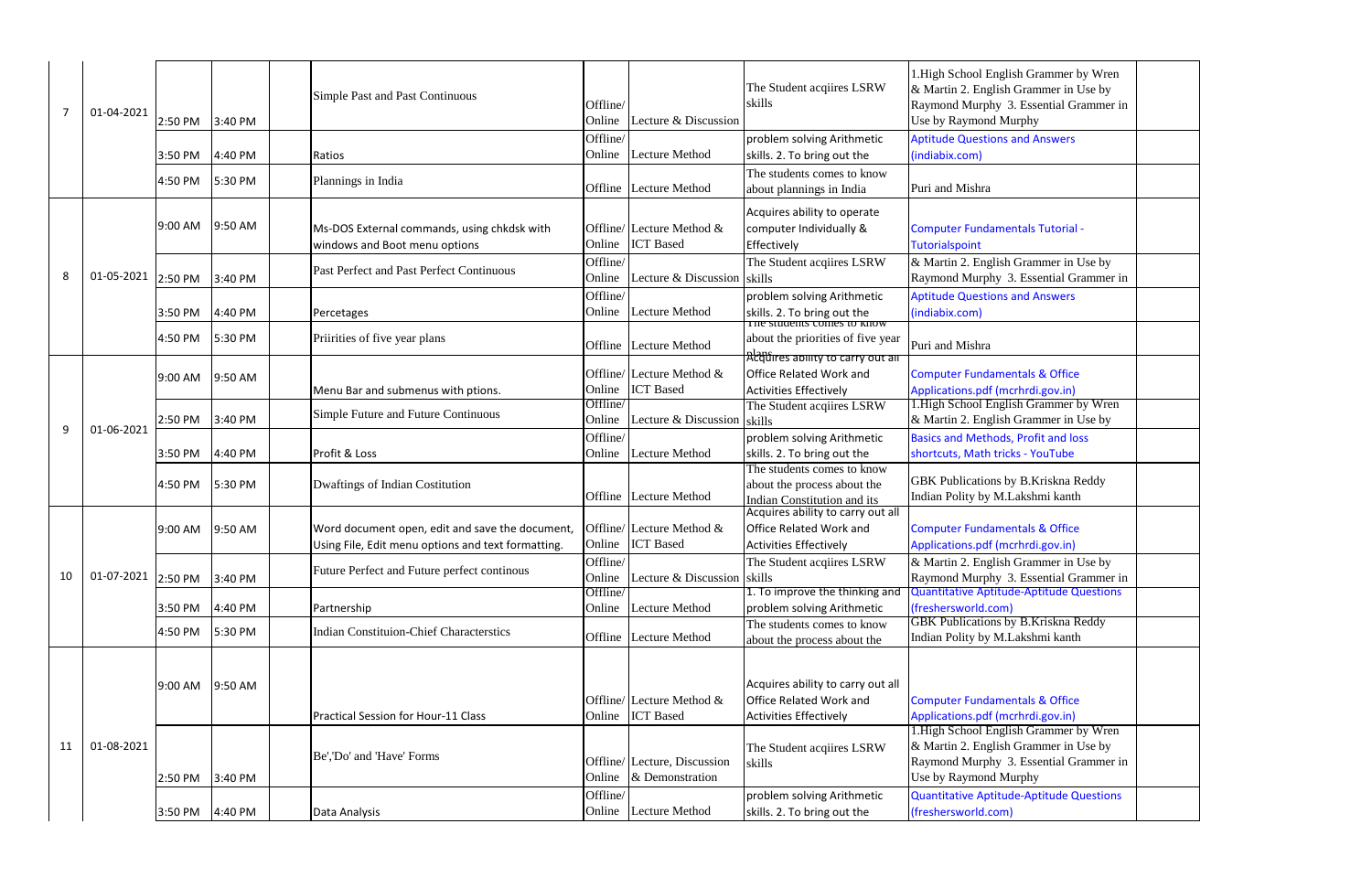|    |            |                    |                    |                                                                                                       | $U$ IIIIne                     |                                                                               | The student acquires the                                                                                                                          |                                                                                                                                                                    |  |
|----|------------|--------------------|--------------------|-------------------------------------------------------------------------------------------------------|--------------------------------|-------------------------------------------------------------------------------|---------------------------------------------------------------------------------------------------------------------------------------------------|--------------------------------------------------------------------------------------------------------------------------------------------------------------------|--|
|    |            | 4:50 PM            | 5:30 PM            | Impact of Geographical conditions on History                                                          | Online                         | <b>Lecture Method</b>                                                         | knowledge of History                                                                                                                              | Indian History byDr.G.Samabasiva Reddy                                                                                                                             |  |
|    |            | 9:00 AM            | 9:50 AM            | Inserting Tables, pictures, Clip Arts and Symbols into<br>word document.<br>Be','Do' and 'Have' Forms | Online                         | Offline/ Lecture Method &<br><b>ICT</b> Based<br>Offline/ Lecture, Discussion | Acquires ability to carry out all<br><b>Office Related Work and</b><br><b>Activities Effectively</b><br>The Student acqiires LSRW<br>skills       | <b>Computer Fundamentals &amp; Office</b><br>Applications.pdf (mcrhrdi.gov.in)<br>1.1ngu senoor Engnsu erlannier by wreir<br>& Martin 2. English Grammer in Use by |  |
| 12 |            | 2:50 PM            | 3:40 PM            |                                                                                                       | Online                         | & Demonstration                                                               |                                                                                                                                                   | Raymond Murphy 3. Essential Grammer in                                                                                                                             |  |
|    | 01-09-2021 | 3:50 PM            | 4:40 PM            | Data Analysis                                                                                         | Offline/<br>Online             | Lecture Method                                                                | 1. To improve the thinking and<br>problem solving Arithmetic<br>skills. 2. To bring out the<br>decision making skills                             | Quantitative Aptitude-Aptitude Questions<br>(freshersworld.com)                                                                                                    |  |
|    |            | 4:50 PM            | 5:30 PM            | History - Ancient Age                                                                                 | Offline/<br>Online             | Lecture Method                                                                | The student acquires the<br>knowledge of History                                                                                                  | Indian History byDr.G.Samabasiva Reddy                                                                                                                             |  |
|    |            | 9:00 AM            | 9:50 AM            | Mail Merge using word                                                                                 | Online                         | Offline/ Lecture Method &<br><b>ICT</b> Based                                 | Acquires ability to carry out all<br>Office Related Work and<br><b>Activities Effectively</b>                                                     | <b>Computer Fundamentals &amp; Office</b><br>Applications.pdf (mcrhrdi.gov.in)<br>1. High School English Grammer by Wren                                           |  |
| 13 | 01-11-2021 | 2:50 PM            | 3:40 PM            | <b>Modal Auxiliaries</b>                                                                              | Online                         | Offline/ Lecture, Discussion<br>& Demonstration                               | The Student acquires LSRW<br>skills                                                                                                               | & Martin 2. English Grammer in Use by<br>Raymond Murphy 3. Essential Grammer in                                                                                    |  |
|    |            | 3:50 PM<br>4:50 PM | 4:40 PM<br>5:30 PM | Data Interpreation<br>Organization and Management                                                     | Offline/<br>Online<br>Offline/ | Lecture Method                                                                | 1. To improve the thinking and<br>problem solving Arithmetic<br>skills. 2. To bring out the<br>decision making skills<br>The student acquires the |                                                                                                                                                                    |  |
|    |            |                    |                    |                                                                                                       | Online                         | Lecture Method                                                                | leadership qualities                                                                                                                              |                                                                                                                                                                    |  |
|    |            | 9:00 AM            | 9:50 AM            | Practical session for Hour-15 Class Work                                                              |                                | Offline/ Lecture Method &<br>Online ICT Based                                 | Acquires ability to carry out all<br><b>Office Related Work and</b><br><b>Activities Effectively</b>                                              | <b>Computer Fundamentals &amp; Office</b><br>Applications.pdf (mcrhrdi.gov.in)                                                                                     |  |
|    | 01-12-2021 | 2:50 PM            | 3:40 PM            | <b>Conditional Clauses</b>                                                                            | Online                         | Offline/ Lecture, Discussion<br>& Demonstration                               | The Student acquires LSRW<br>skills                                                                                                               | & Martin 2. English Grammer in Use by<br>Raymond Murphy 3. Essential Grammer in                                                                                    |  |
| 14 |            | 3:50 PM            | 4:40 PM            | Simple Interest                                                                                       | Offline/<br>Online             | <b>Lecture Method</b>                                                         | 1. To improve the thinking and<br>problem solving Arithmetic<br>skills. 2. To bring out the<br>decision making skills                             | Quantitative Aptitude-Aptitude Questions<br>(freshersworld.com)                                                                                                    |  |
|    |            | 4:50 PM            | 5:30 PM            | Niti Ayog                                                                                             | Offline/<br>Online             | <b>Lecture Method</b>                                                         | The student acquires the<br>knowledge of Niti Ayog and its<br>significance                                                                        | Puri and Mishra                                                                                                                                                    |  |
|    |            | 9:00 AM            | 9:50 AM            | Introduction to Spreadsheet and data entry                                                            |                                | Offline/ Lecture Method &<br>Online ICT Based                                 | Acquires ability to carry out all<br><b>Office Related Work and</b><br><b>Activities Effectively</b>                                              | <b>Computer Fundamentals &amp; Office</b><br>Applications.pdf (mcrhrdi.gov.in)                                                                                     |  |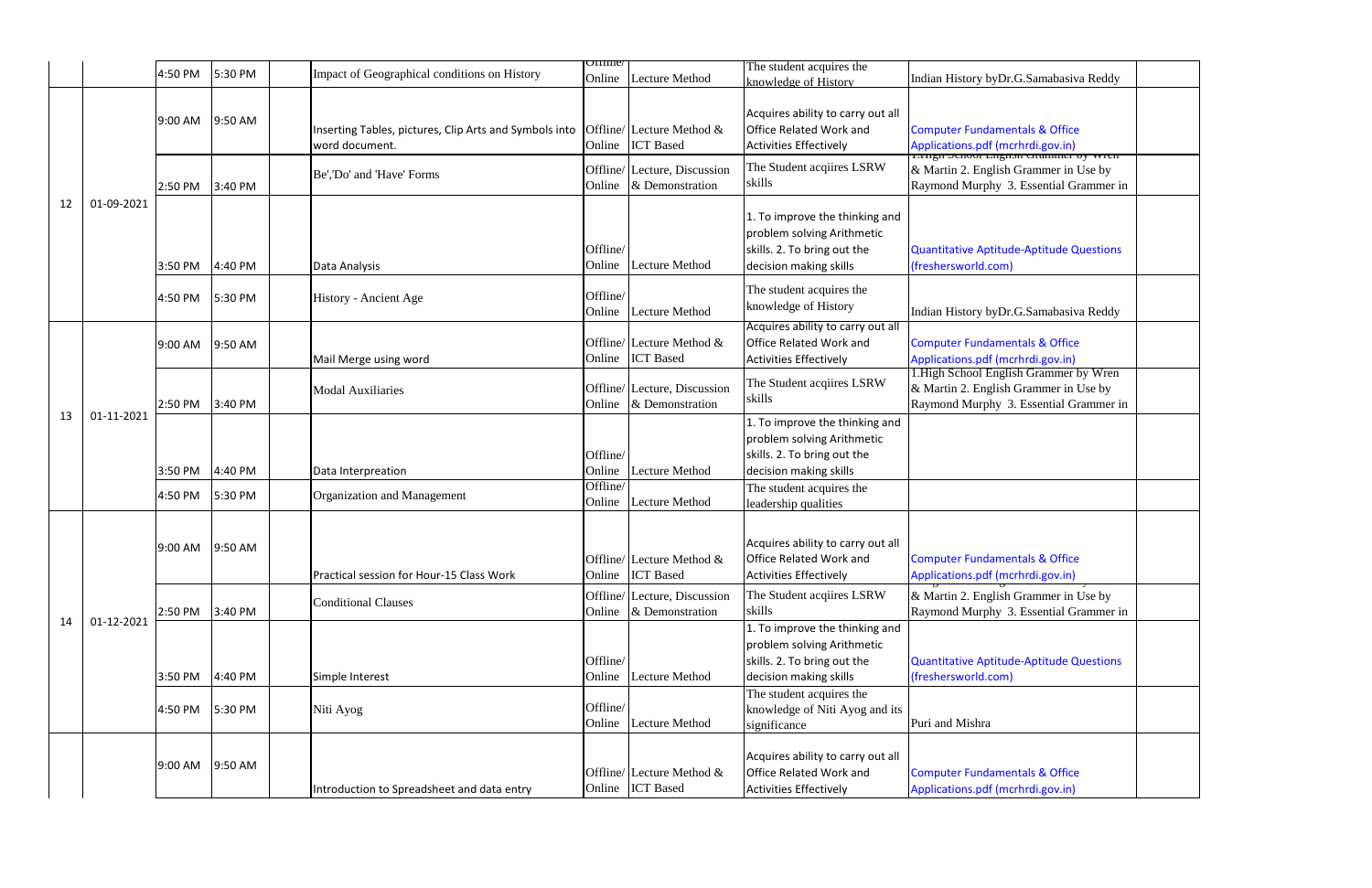|    |            |                 |         |                                          |                    |                                                  |                                                                     | 1. High School English Grammer by Wren                                      |
|----|------------|-----------------|---------|------------------------------------------|--------------------|--------------------------------------------------|---------------------------------------------------------------------|-----------------------------------------------------------------------------|
|    |            |                 |         | <b>Indefinite Articles</b>               |                    |                                                  | The Student acqiires LSRW                                           | & Martin 2. English Grammer in Use by                                       |
| 15 | 16/01/2021 |                 |         |                                          |                    | Offline/ Lecture, Discussion                     | skills                                                              | Raymond Murphy 3. Essential Grammer                                         |
|    |            | 2:50 PM         | 3:40 PM |                                          | Online             | & Demonstration                                  |                                                                     | Use by Raymond Murphy                                                       |
|    |            |                 |         |                                          |                    |                                                  | 1. To improve the thinking and                                      |                                                                             |
|    |            |                 |         |                                          |                    |                                                  | problem solving Arithmetic                                          |                                                                             |
|    |            |                 |         |                                          | Offline/           |                                                  | skills. 2. To bring out the                                         | <b>Quantitative Aptitude-Aptitude Question</b>                              |
|    |            | 3:50 PM         | 4:40 PM | Simple Interest                          | Online             | <b>Lecture Method</b>                            | decision making skills                                              | (freshersworld.com)                                                         |
|    |            | 4:50 PM         | 5:30 PM | 1991 Reforms                             | Offline/<br>Online | <b>Lecture Method</b>                            | The student understands the                                         | Puri and Mishra                                                             |
|    |            |                 |         |                                          |                    |                                                  | significance of 1991 Reforms                                        |                                                                             |
|    |            |                 |         |                                          |                    |                                                  |                                                                     |                                                                             |
|    |            | 9:00 AM         | 9:50 AM |                                          |                    |                                                  | Acquires ability to carry out all<br><b>Office Related Work and</b> |                                                                             |
|    |            |                 |         |                                          |                    | Offline/ Lecture Method $\&$<br><b>ICT</b> Based |                                                                     | <b>Computer Fundamentals &amp; Office</b>                                   |
|    |            |                 |         | Practical session for Hour-17 Class Work | Online             |                                                  | <b>Activities Effectively</b>                                       | Applications.pdf (mcrhrdi.gov.in)<br>1. High School English Grammer by Wren |
|    |            |                 |         |                                          |                    |                                                  | The Student acquires LSRW                                           | & Martin 2. English Grammer in Use by                                       |
|    |            |                 |         | <b>Definite Articles</b>                 |                    | Offline/ Lecture, Discussion                     | skills                                                              | Raymond Murphy 3. Essential Grammer                                         |
| 16 | 18/01/2021 | 2:50 PM         | 3:40 PM |                                          | Online             | & Demonstration                                  |                                                                     | Use by Raymond Murphy                                                       |
|    |            |                 |         |                                          |                    |                                                  | 1. To improve the thinking and                                      |                                                                             |
|    |            |                 |         |                                          |                    |                                                  | problem solving Arithmetic                                          |                                                                             |
|    |            |                 |         |                                          | Offline/           |                                                  | skills. 2. To bring out the                                         | Quantitative Aptitude-Aptitude Question                                     |
|    |            | 3:50 PM         | 4:40 PM | Compound Interest                        | Online             | Lecture Method                                   | decision making skills                                              | (freshersworld.com)                                                         |
|    |            |                 |         |                                          | Offline/           |                                                  |                                                                     | GBK Publications by B.Kriskna Reddy                                         |
|    |            | 4:50 PM         | 5:30 PM | Preamble of Indian Constitution          | Online             | <b>Lecture Method</b>                            | The student gets awarness on<br>Preamble                            | Indian Polity by M.Lakshmi kanth                                            |
|    |            |                 |         |                                          | Offline/           |                                                  |                                                                     |                                                                             |
|    |            | 9:00 AM         | 9:50 AM | <b>Grand Test-1</b>                      | Online             |                                                  |                                                                     |                                                                             |
|    |            |                 |         |                                          | Offline/           |                                                  |                                                                     |                                                                             |
|    |            | 2:50 PM         | 3:40 PM | <b>Grand Test-1</b>                      | Online             |                                                  |                                                                     |                                                                             |
| 17 | 19/01/2021 |                 |         |                                          | Offline/           |                                                  |                                                                     |                                                                             |
|    |            | 3:50 PM         | 4:40 PM | <b>Grand Test-1</b>                      | Online             |                                                  |                                                                     |                                                                             |
|    |            |                 |         |                                          | Offline/           |                                                  |                                                                     |                                                                             |
|    |            | 4:50 PM 5:30 PM |         | <b>Grand Test-1</b>                      | Online             |                                                  |                                                                     |                                                                             |
|    |            |                 |         |                                          |                    |                                                  |                                                                     |                                                                             |
|    |            |                 |         |                                          |                    |                                                  | Acquires ability to carry out all                                   |                                                                             |
|    |            | 9:00 AM         | 9:50 AM |                                          |                    | Offline/ Lecture Method &                        | <b>Office Related Work and</b>                                      | <b>Computer Fundamentals &amp; Office</b>                                   |
|    |            |                 |         | <b>Using Formulae &amp; Functions</b>    | Online             | <b>ICT</b> Based                                 | <b>Activities Effectively</b>                                       | Applications.pdf (mcrhrdi.gov.in)                                           |
|    |            |                 |         |                                          |                    |                                                  |                                                                     | 1. High School English Grammer by Wren                                      |
|    |            |                 |         |                                          |                    |                                                  | The Student acqiires LSRW                                           | & Martin 2. English Grammer in Use by                                       |
|    |            |                 |         | Prepositions                             |                    | Offline/ Lecture, Discussion                     | skills                                                              | Raymond Murphy 3. Essential Grammer                                         |
| 18 | 20/01/2021 | 2:50 PM         | 3:40 PM |                                          | Online             | & Demonstration                                  |                                                                     | Use by Raymond Murphy                                                       |
|    |            |                 |         |                                          |                    |                                                  | 1. To improve the thinking and                                      |                                                                             |
|    |            |                 |         |                                          |                    |                                                  | problem solving Arithmetic                                          |                                                                             |
|    |            |                 |         |                                          | Offline/           |                                                  | skills. 2. To bring out the                                         | Quantitative Aptitude-Aptitude Question                                     |
|    |            | 3:50 PM         | 4:40 PM | Averages                                 | Online             | <b>Lecture Method</b>                            | decision making skills                                              | (freshersworld.com)                                                         |
|    |            |                 |         |                                          | Offline/           |                                                  | The student comes to know                                           | <b>GBK Publications by B.Kriskna Reddy</b>                                  |
|    |            | 4:50 PM         | 5:30 PM | Indian Demography and Indian union       | Online             | Lecture Method                                   | about Indian Demography                                             | Indian Polity by M.Lakshmi kanth                                            |

| 1. High School English Grammer by Wren          |  |
|-------------------------------------------------|--|
| & Martin 2. English Grammer in Use by           |  |
| Raymond Murphy 3. Essential Grammer in          |  |
| Use by Raymond Murphy                           |  |
|                                                 |  |
|                                                 |  |
| <b>Quantitative Aptitude-Aptitude Questions</b> |  |
| (freshersworld.com)                             |  |
| Puri and Mishra                                 |  |
|                                                 |  |
|                                                 |  |
| <b>Computer Fundamentals &amp; Office</b>       |  |
| Applications.pdf (mcrhrdi.gov.in)               |  |
| 1. High School English Grammer by Wren          |  |
| & Martin 2. English Grammer in Use by           |  |
| Raymond Murphy 3. Essential Grammer in          |  |
| Use by Raymond Murphy                           |  |
|                                                 |  |
|                                                 |  |
| <b>Quantitative Aptitude-Aptitude Questions</b> |  |
| (freshersworld.com)                             |  |
| <b>GBK Publications by B.Kriskna Reddy</b>      |  |
| Indian Polity by M.Lakshmi kanth                |  |
|                                                 |  |
|                                                 |  |
|                                                 |  |
|                                                 |  |
|                                                 |  |
|                                                 |  |
|                                                 |  |
|                                                 |  |
|                                                 |  |
| <b>Computer Fundamentals &amp; Office</b>       |  |
| Applications.pdf (mcrhrdi.gov.in)               |  |
| 1.High School English Grammer by Wren           |  |
| & Martin 2. English Grammer in Use by           |  |
| Raymond Murphy 3. Essential Grammer in          |  |
| Use by Raymond Murphy                           |  |
|                                                 |  |
| <b>Quantitative Aptitude-Aptitude Questions</b> |  |
| (freshersworld.com)                             |  |
| <b>GBK Publications by B.Kriskna Reddy</b>      |  |
| Indian Polity by M.Lakshmi kanth                |  |
|                                                 |  |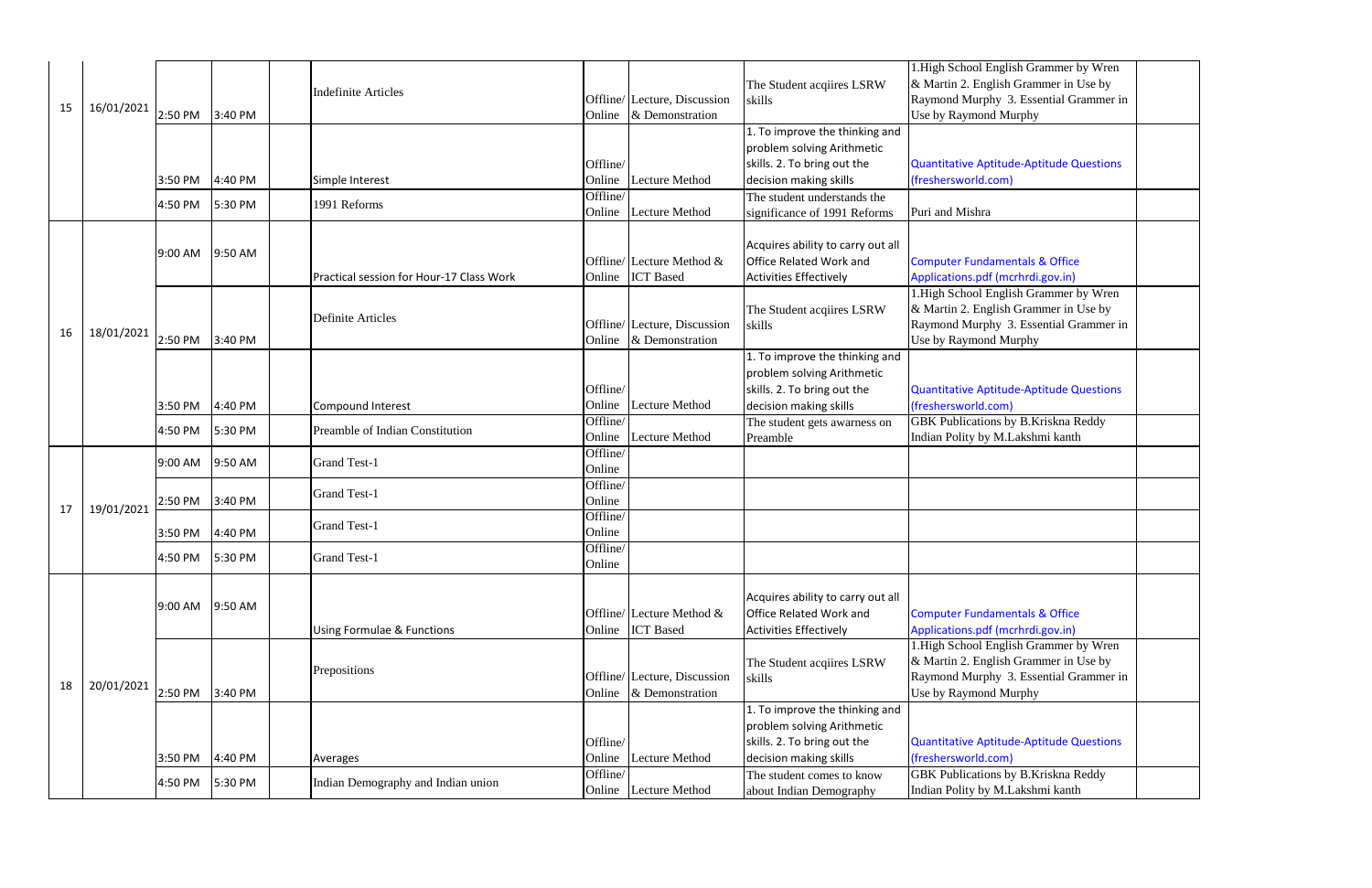|    |            |                 |         |                                          |          |                                                  | Acquires ability to carry out all   |                                                                             |
|----|------------|-----------------|---------|------------------------------------------|----------|--------------------------------------------------|-------------------------------------|-----------------------------------------------------------------------------|
|    |            | 9:00 AM         | 9:50 AM |                                          |          | Offline/ Lecture Method $&$                      | Office Related Work and             | <b>Computer Fundamentals &amp; Office</b>                                   |
|    |            |                 |         | Practical session for Hour-19 Class Work | Online   | <b>ICT</b> Based                                 | <b>Activities Effectively</b>       | Applications.pdf (mcrhrdi.gov.in)                                           |
|    |            |                 |         |                                          |          |                                                  |                                     | 1. High School English Grammer by Wren                                      |
|    |            |                 |         |                                          |          |                                                  | The Student acqiires LSRW           | & Martin 2. English Grammer in Use by                                       |
|    |            |                 |         | Voice                                    |          | Offline/ Lecture, Discussion                     | skills                              | Raymond Murphy 3. Essential Grammer:                                        |
| 19 | 21/01/2021 | 2:50 PM         | 3:40 PM |                                          | Online   | & Demonstration                                  |                                     | Use by Raymond Murphy                                                       |
|    |            |                 |         |                                          |          |                                                  | 1. To improve the thinking and      |                                                                             |
|    |            |                 |         |                                          |          |                                                  | problem solving Arithmetic          |                                                                             |
|    |            |                 |         |                                          | Offline  |                                                  | skills. 2. To bring out the         | <b>Quantitative Aptitude-Aptitude Questions</b>                             |
|    |            | 3:50 PM         | 4:40 PM | Problems on Ages                         | Online   | <b>Lecture Method</b>                            | decision making skills              | (freshersworld.com)                                                         |
|    |            | 4:50 PM         | 5:30 PM | Stone Age-Its culture and civilization   | Offline/ |                                                  | The student understands the         |                                                                             |
|    |            |                 |         |                                          | Online   | <b>Lecture Method</b>                            | significance of Stone Age           | Indian History byDr.G.Samabasiva Reddy                                      |
|    |            |                 |         |                                          |          |                                                  |                                     |                                                                             |
|    |            | 9:00 AM         | 9:50 AM |                                          |          |                                                  | Acquires ability to carry out all   |                                                                             |
|    |            |                 |         |                                          |          | Offline/ Lecture Method &                        | Office Related Work and             | <b>Computer Fundamentals &amp; Office</b>                                   |
|    |            |                 |         | Types of graphs and Creating graphs      | Online   | <b>ICT</b> Based                                 | <b>Activities Effectively</b>       | Applications.pdf (mcrhrdi.gov.in)<br>Adaptations control community by when  |
|    |            |                 |         | Voice                                    |          | Offline/ Lecture, Discussion                     | The Student acqiires LSRW           | & Martin 2. English Grammer in Use by                                       |
| 20 | 22/01/2021 | 2:50 PM         | 3:40 PM |                                          | Online   | & Demonstration                                  | skills                              | Raymond Murphy 3. Essential Grammer:                                        |
|    |            |                 |         |                                          |          |                                                  | 1. To improve the thinking and      |                                                                             |
|    |            |                 |         |                                          |          |                                                  | problem solving Arithmetic          |                                                                             |
|    |            |                 |         |                                          | Offline  |                                                  | skills. 2. To bring out the         | <b>Quantitative Aptitude-Aptitude Questions</b>                             |
|    |            | 3:50 PM         | 4:40 PM | Time & Work                              | Online   | <b>Lecture Method</b>                            | decision making skills              | (freshersworld.com)                                                         |
|    |            | 4:50 PM         | 5:30 PM |                                          | Offline/ |                                                  | The student comes to know           |                                                                             |
|    |            |                 |         | <b>Indus Valley Civilization</b>         | Online   | <b>Lecture Method</b>                            | about ancient Indian History        | Indian History byDr.G.Samabasiva Reddy                                      |
|    |            |                 |         |                                          |          |                                                  |                                     |                                                                             |
|    |            | 9:00 AM         | 9:50 AM |                                          |          |                                                  | Acquires ability to carry out all   |                                                                             |
|    |            |                 |         |                                          | Offline/ |                                                  | Office Related Work and             | <b>Computer Fundamentals &amp; Office</b>                                   |
|    |            |                 |         | Practical session for Hour-21 Class Work | Online   | Lecture Method                                   | <b>Activities Effectively</b>       | Applications.pdf (mcrhrdi.gov.in)                                           |
|    |            |                 |         |                                          |          | Offline/ Lecture, Discussion                     | The Student acquires LSRW           | & Martin 2. English Grammer in Use by                                       |
| 21 | 23/01/2021 | 2:50 PM         | 3:40 PM | <b>Reported Speech</b>                   | Online   | & Demonstration                                  | skills                              | Raymond Murphy 3. Essential Grammer:                                        |
|    |            |                 |         |                                          |          |                                                  | 1. To improve the thinking and      |                                                                             |
|    |            |                 |         |                                          |          |                                                  | problem solving Arithmetic          |                                                                             |
|    |            |                 |         |                                          | Offline/ |                                                  | skills. 2. To bring out the         | <b>Quantitative Aptitude-Aptitude Questions</b>                             |
|    |            | 3:50 PM         | 4:40 PM | Time & Distance                          | Online   | <b>Lecture Method</b>                            | decision making skills              | (freshersworld.com)                                                         |
|    |            | 4:50 PM         | 5:30 PM |                                          | Offline  |                                                  | The student understands the         |                                                                             |
|    |            |                 |         | 1991Reforms                              | Online   | <b>Lecture Method</b>                            | importance of 1991Reforms           | Puri and Mishra                                                             |
|    |            |                 |         |                                          |          |                                                  |                                     |                                                                             |
|    |            | 9:00 AM         | 9:50 AM |                                          |          |                                                  | Acquires ability to carry out all   |                                                                             |
|    |            |                 |         |                                          |          | Offline/ Lecture Method $\&$<br><b>ICT</b> Based | Office Related Work and             | <b>Computer Fundamentals &amp; Office</b>                                   |
|    |            |                 |         | Data Sorting & Filters                   | Online   |                                                  | <b>Activities Effectively</b>       | Applications.pdf (mcrhrdi.gov.in)<br>1. High School English Grammer by Wren |
|    |            |                 |         |                                          |          |                                                  |                                     | & Martin 2. English Grammer in Use by                                       |
|    |            |                 |         |                                          |          | Offline/ Lecture, Discussion                     | The Student acquires LSRW<br>skills | Raymond Murphy 3. Essential Grammer:                                        |
| 22 | 25/01/2021 | 2:50 PM 3:40 PM |         | <b>Reported Speech</b>                   | Online   | & Demonstration                                  |                                     | Use by Raymond Murphy                                                       |
|    |            |                 |         |                                          |          |                                                  |                                     |                                                                             |

| <b>Computer Fundamentals &amp; Office</b>                                  |  |
|----------------------------------------------------------------------------|--|
| Applications.pdf (mcrhrdi.gov.in)<br>1.High School English Grammer by Wren |  |
| & Martin 2. English Grammer in Use by                                      |  |
| Raymond Murphy 3. Essential Grammer in                                     |  |
| Use by Raymond Murphy                                                      |  |
|                                                                            |  |
| <b>Quantitative Aptitude-Aptitude Questions</b>                            |  |
| (freshersworld.com)                                                        |  |
| Indian History byDr.G.Samabasiva Reddy                                     |  |
|                                                                            |  |
| <b>Computer Fundamentals &amp; Office</b>                                  |  |
| Applications.pdf (mcrhrdi.gov.in)<br>T.Thgir benoor Engrism Grammer by     |  |
| & Martin 2. English Grammer in Use by                                      |  |
| Raymond Murphy 3. Essential Grammer in                                     |  |
|                                                                            |  |
| <b>Quantitative Aptitude-Aptitude Questions</b>                            |  |
| (freshersworld.com)                                                        |  |
| Indian History byDr.G.Samabasiva Reddy                                     |  |
|                                                                            |  |
| <b>Computer Fundamentals &amp; Office</b>                                  |  |
| Applications.pdf (mcrhrdi.gov.in)                                          |  |
| & Martin 2. English Grammer in Use by                                      |  |
| Raymond Murphy 3. Essential Grammer in                                     |  |
|                                                                            |  |
| <b>Quantitative Aptitude-Aptitude Questions</b>                            |  |
| (freshersworld.com)                                                        |  |
| Puri and Mishra                                                            |  |
|                                                                            |  |
| <b>Computer Fundamentals &amp; Office</b>                                  |  |
| Applications.pdf (mcrhrdi.gov.in)                                          |  |
| 1. High School English Grammer by Wren                                     |  |
| & Martin 2. English Grammer in Use by                                      |  |
| Raymond Murphy 3. Essential Grammer in<br>Use by Raymond Murphy            |  |
|                                                                            |  |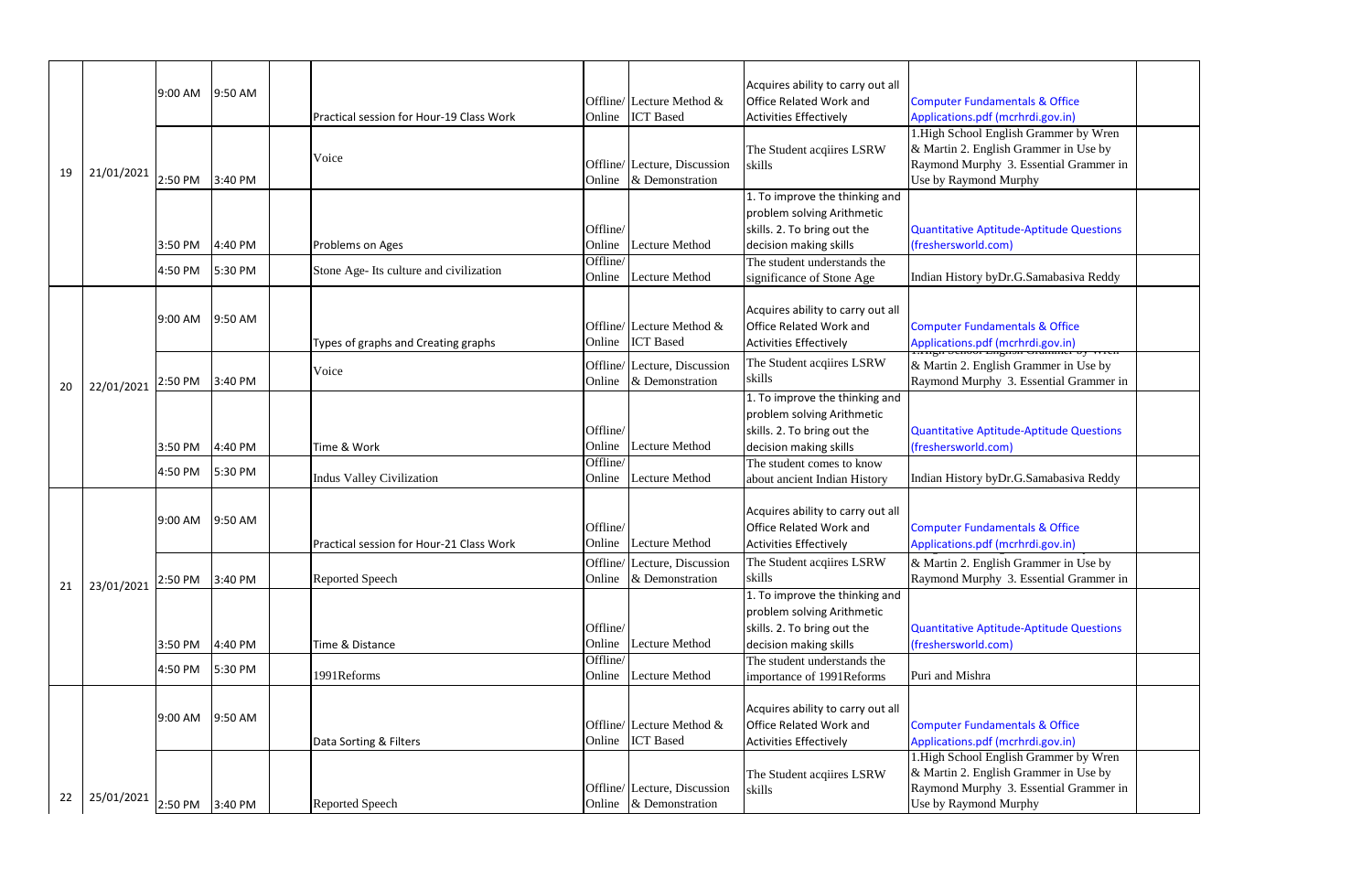|    |                    |         |         |                                             |          |                              | 1. To improve the thinking and    |                                           |
|----|--------------------|---------|---------|---------------------------------------------|----------|------------------------------|-----------------------------------|-------------------------------------------|
|    |                    |         |         |                                             |          |                              | problem solving Arithmetic        |                                           |
|    |                    |         |         |                                             | Offline/ |                              | skills. 2. To bring out the       | Quantitative Aptitude-Aptitude Qu         |
|    |                    | 3:50 PM | 4:40 PM | <b>Problems on Trains</b>                   | Online   | Lecture Method               | decision making skills            | (freshersworld.com)                       |
|    |                    | 4:50 PM | 5:30 PM |                                             | Offline/ |                              | The student understands the       |                                           |
|    |                    |         |         | 1991Reforms                                 | Online   | Lecture Method               | importance of 1991Reforms         | Puri and Mishra                           |
|    |                    |         |         |                                             |          |                              |                                   |                                           |
|    |                    | 9:00 AM | 9:50 AM |                                             |          |                              | Acquires ability to carry out all |                                           |
|    |                    |         |         |                                             |          | Offline/ Lecture Method &    | <b>Office Related Work and</b>    | <b>Computer Fundamentals &amp; Office</b> |
|    |                    |         |         | Practical session for Hour-23 Class Work    | Online   | <b>ICT</b> Based             | <b>Activities Effectively</b>     | Applications.pdf (mcrhrdi.gov.in)         |
|    |                    |         |         |                                             |          |                              |                                   | 1. High School English Grammer b          |
|    |                    |         |         |                                             |          |                              | The Student acqiires LSRW         | & Martin 2. English Grammer in U          |
|    |                    |         |         |                                             |          | Offline/ Lecture, Discussion | skills                            | Raymond Murphy 3. Essential Gr            |
| 23 | 27/01/2021 2:50 PM |         | 3:40 PM | Comparison of Adjectives                    |          | Online & Demonstration       |                                   | Use by Raymond Murphy                     |
|    |                    |         |         |                                             |          |                              | 1. To improve the thinking and    |                                           |
|    |                    |         |         |                                             |          |                              | problem solving Arithmetic        |                                           |
|    |                    |         |         |                                             | Offline/ |                              | skills. 2. To bring out the       | Quantitative Aptitude-Aptitude Qu         |
|    |                    | 3:50 PM | 4:40 PM | Permutations and Combinations               | Online   | <b>Lecture Method</b>        | decision making skills            | (freshersworld.com)                       |
|    |                    |         |         |                                             |          |                              | The student comes to know         |                                           |
|    |                    | 4:50 PM | 5:30 PM |                                             | Offline/ |                              | about concepts of Indian          | GBK Publications by B.Kriskna R           |
|    |                    |         |         | Inheritance                                 | Online   | Lecture Method               | Constitution                      | Indian Polity by M.Lakshmi kanth          |
|    |                    |         |         |                                             |          |                              |                                   |                                           |
|    |                    | 9:00 AM | 9:50 AM |                                             |          |                              | Acquires ability to carry out all |                                           |
|    |                    |         |         |                                             |          | Offline/ Lecture Method &    | <b>Office Related Work and</b>    | <b>Computer Fundamentals &amp; Office</b> |
|    |                    |         |         | Page Setup and Print options using Excel    |          | Online ICT Based             | <b>Activities Effectively</b>     | Applications.pdf (mcrhrdi.gov.in)         |
|    |                    |         |         |                                             |          |                              |                                   | 1. High School English Grammer b          |
|    |                    |         |         |                                             |          |                              | The Student acqiires LSRW         | & Martin 2. English Grammer in U          |
| 24 | 28/01/2021         |         |         |                                             |          | Offline/ Lecture, Discussion | skills                            | Raymond Murphy 3. Essential Gr            |
|    |                    | 2:50 PM | 3:40 PM | Comparison of Adjectives                    | Online   | & Demonstration              |                                   | Use by Raymond Murphy                     |
|    |                    |         |         |                                             |          |                              | 1. To improve the thinking and    |                                           |
|    |                    |         |         |                                             |          |                              | problem solving Arithmetic        |                                           |
|    |                    |         |         |                                             | Offline/ |                              | skills. 2. To bring out the       | Quantitative Aptitude-Aptitude Qu         |
|    |                    | 3:50 PM | 4:40 PM | Permutations and Combinations               | Online   | <b>Lecture Method</b>        | decision making skills            | (freshersworld.com)                       |
|    |                    | 4:50 PM | 5:30 PM |                                             | Offline/ |                              | The student comes to know         | <b>GBK</b> Publications by B.Kriskna R    |
|    |                    |         |         | <b>Fundamental Rights</b>                   | Online   | Lecture Method               | about Fundamenta rights           | Indian Polity by M.Lakshmi kanth          |
|    |                    |         |         |                                             |          |                              |                                   |                                           |
|    |                    | 9:00 AM | 9:50 AM |                                             |          |                              | Acquires ability to carry out all |                                           |
|    |                    |         |         |                                             |          | Offline/ Lecture Method &    | <b>Office Related Work and</b>    | <b>Computer Fundamentals &amp; Office</b> |
|    |                    |         |         | Practical session for Hour-25 Class Work    |          | Online ICT Based             | <b>Activities Effectively</b>     | Applications.pdf (mcrhrdi.gov.in)         |
|    |                    |         |         |                                             |          |                              |                                   | 1. High School English Grammer b          |
|    |                    |         |         |                                             |          |                              | The Student acqiires LSRW         | & Martin 2. English Grammer in U          |
| 25 | 29/01/2021         |         |         | Use of Conjunctions in Simple, Compound and |          | Offline/ Lecture, Discussion | skills                            | Raymond Murphy 3. Essential Gr            |
|    |                    | 2:50 PM | 3:40 PM | <b>Complex Setences</b>                     | Online   | & Demonstration              |                                   | Use by Raymond Murphy                     |
|    |                    |         |         |                                             |          |                              | 1. To improve the thinking and    |                                           |
|    |                    |         |         |                                             |          |                              | problem solving Arithmetic        |                                           |
|    |                    |         |         |                                             | Offline/ |                              | skills. 2. To bring out the       | Quantitative Aptitude-Aptitude Qu         |
|    |                    | 3:50 PM | 4:40 PM | Probabilities                               |          | Online Lecture Method        | decision making skills            | (freshersworld.com)                       |

| <b>Quantitative Aptitude-Aptitude Questions</b><br>(freshersworld.com)                                                                             |  |
|----------------------------------------------------------------------------------------------------------------------------------------------------|--|
| Puri and Mishra                                                                                                                                    |  |
|                                                                                                                                                    |  |
| <b>Computer Fundamentals &amp; Office</b><br>Applications.pdf (mcrhrdi.gov.in)                                                                     |  |
| 1. High School English Grammer by Wren<br>& Martin 2. English Grammer in Use by<br>Raymond Murphy 3. Essential Grammer in<br>Use by Raymond Murphy |  |
|                                                                                                                                                    |  |
| <b>Quantitative Aptitude-Aptitude Questions</b><br>(freshersworld.com)                                                                             |  |
| GBK Publications by B.Kriskna Reddy<br>Indian Polity by M.Lakshmi kanth                                                                            |  |
|                                                                                                                                                    |  |
| <b>Computer Fundamentals &amp; Office</b><br>Applications.pdf (mcrhrdi.gov.in)                                                                     |  |
| 1. High School English Grammer by Wren<br>& Martin 2. English Grammer in Use by<br>Raymond Murphy 3. Essential Grammer in<br>Use by Raymond Murphy |  |
|                                                                                                                                                    |  |
| <b>Quantitative Aptitude-Aptitude Questions</b><br>(freshersworld.com)                                                                             |  |
| <b>GBK Publications by B.Kriskna Reddy</b><br>Indian Polity by M.Lakshmi kanth                                                                     |  |
|                                                                                                                                                    |  |
| <b>Computer Fundamentals &amp; Office</b><br>Applications.pdf (mcrhrdi.gov.in)                                                                     |  |
| 1. High School English Grammer by Wren<br>& Martin 2. English Grammer in Use by<br>Raymond Murphy 3. Essential Grammer in<br>Use by Raymond Murphy |  |
|                                                                                                                                                    |  |
| <b>Quantitative Aptitude-Aptitude Questions</b><br>(freshersworld.com)                                                                             |  |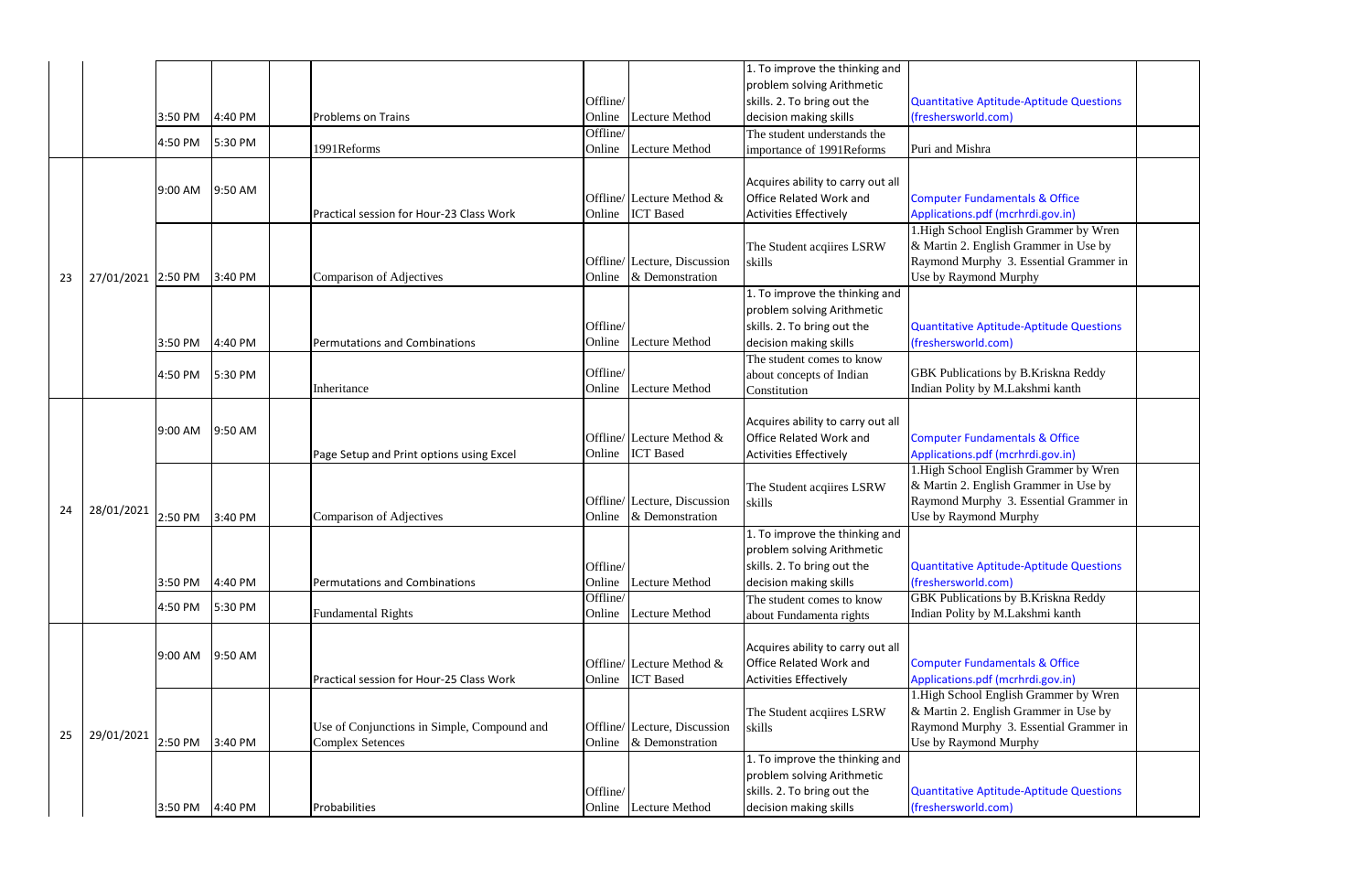|    |            | 4:50 PM | 5:30 PM | Vedic Culture                                                          | Offline/<br>Lecture Method<br>Online                       | The student acquires the<br>knowledge of Vedic Culture                                                                                                   | Indian History byDr.G.Samabasiva Reddy                                                                                                           |
|----|------------|---------|---------|------------------------------------------------------------------------|------------------------------------------------------------|----------------------------------------------------------------------------------------------------------------------------------------------------------|--------------------------------------------------------------------------------------------------------------------------------------------------|
|    |            | 9:00 AM | 9:50 AM | Introduction and selecting slides, Auto-content<br>wizard              | Offline/ Lecture Method &<br><b>ICT</b> Based<br>Online    | Acquires ability to carry out all<br><b>Office Related Work and</b><br><b>Activities Effectively</b>                                                     | <b>Computer Fundamentals &amp; Office</b><br>Applications.pdf (mcrhrdi.gov.in)                                                                   |
| 26 | 30/01/2021 | 2:50 PM | 3:40 PM | Use of Conjunctions in Simple, Compound and<br><b>Complex Setences</b> | Offline/ Lecture, Discussion<br>& Demonstration<br>Online  | The Student acqiires LSRW<br>skills                                                                                                                      | 1. High School English Grammer by Wren<br>& Martin 2. English Grammer in Use by<br>Raymond Murphy 3. Essential Grammer<br>Use by Raymond Murphy  |
|    |            | 3:50 PM | 4:40 PM | Probabilities                                                          | Offline/<br><b>Lecture Method</b><br>Online                | $\overline{1.}$ To improve the thinking and<br>problem solving Arithmetic<br>skills. 2. To bring out the<br>decision making skills                       | <b>Quantitative Aptitude-Aptitude Questions</b><br>(freshersworld.com)                                                                           |
|    |            | 4:50 PM | 5:30 PM | Jainism                                                                | Offline/<br>Lecture Method<br>Online                       | The students understands the<br>significance of Jainism                                                                                                  | Indian History byDr.G.Samabasiva Reddy                                                                                                           |
| 27 |            | 9:00 AM | 9:50 AM | Text-formatting, Inserting Images & Pictures                           | Offline/ Lecture Method $\&$<br><b>ICT</b> Based<br>Online | Acquires ability to carry out all<br><b>Office Related Work and</b><br><b>Activities Effectively</b>                                                     | <b>Computer Fundamentals &amp; Office</b><br>Applications.pdf (mcrhrdi.gov.in)                                                                   |
|    | 02-01-2021 | 2:50 PM | 3:40 PM | <b>Vowel and Consonant Sounds</b>                                      | Offline/ Lecture, Discussion<br>& Demonstration<br>Online  | The Student acquires good<br>pronunciation skills                                                                                                        | 1. High School English Grammer by Wren<br>& Martin 2. English Grammer in Use by<br>Raymond Murphy 3. Essential Grammer:<br>Use by Raymond Murphy |
|    |            | 3:50 PM | 4:40 PM | <b>Number Series</b>                                                   | Offline/<br><b>Lecture Method</b><br>Online<br>Offline/    | 1. To improve the thinking and<br>problem solving Arithmetic<br>skills. 2. To bring out the<br>decision making skills<br>The student acquires leadership | <b>Quantitative Aptitude-Aptitude Questions</b><br>(freshersworld.com)                                                                           |
|    |            | 4:50 PM | 5:30 PM | <b>Behaviour-Aspects</b>                                               | <b>Lecture Method</b><br>Online                            | qualities                                                                                                                                                |                                                                                                                                                  |
| 28 |            | 9:00 AM | 9:50 AM | Practical session for Hour-28 Class Work                               | Offline/ Lecture Method $\&$<br><b>ICT</b> Based<br>Online | Acquires ability to carry out all<br>Office Related Work and<br><b>Activities Effectively</b>                                                            | <b>Computer Fundamentals &amp; Office</b><br>Applications.pdf (mcrhrdi.gov.in)                                                                   |
|    | 02-01-2021 | 2:50 PM | 3:40 PM | Neutralization of Accent                                               | Offline/ Lecture, Discussion<br>& Demonstration<br>Online  | The Student acquires good<br>pronunciation skills                                                                                                        | 1. High School English Grammer by Wren<br>& Martin 2. English Grammer in Use by<br>Raymond Murphy 3. Essential Grammer:<br>Use by Raymond Murphy |
|    |            | 3:50 PM | 4:40 PM | Number Analogy                                                         | Offline/<br><b>Lecture Method</b><br>Online                | 1. To improve the thinking and<br>problem solving Arithmetic<br>skills. 2. To bring out the<br>decision making skills                                    | <b>Quantitative Aptitude-Aptitude Questions</b><br>(freshersworld.com)                                                                           |
|    |            | 4:50 PM | 5:30 PM | <b>Industrial Resolutions</b>                                          | Offline/<br>Online Lecture Method                          | The student understands the<br>significance of Industrial<br>Revolutions                                                                                 | Puri and Mishra                                                                                                                                  |

| Indian History byDr.G.Samabasiva Reddy          |  |
|-------------------------------------------------|--|
|                                                 |  |
| <b>Computer Fundamentals &amp; Office</b>       |  |
| Applications.pdf (mcrhrdi.gov.in)               |  |
| 1. High School English Grammer by Wren          |  |
| & Martin 2. English Grammer in Use by           |  |
| Raymond Murphy 3. Essential Grammer in          |  |
| Use by Raymond Murphy                           |  |
|                                                 |  |
|                                                 |  |
| <b>Quantitative Aptitude-Aptitude Questions</b> |  |
| (freshersworld.com)                             |  |
|                                                 |  |
| Indian History byDr.G.Samabasiva Reddy          |  |
|                                                 |  |
|                                                 |  |
| <b>Computer Fundamentals &amp; Office</b>       |  |
| Applications.pdf (mcrhrdi.gov.in)               |  |
| 1.High School English Grammer by Wren           |  |
| & Martin 2. English Grammer in Use by           |  |
| Raymond Murphy 3. Essential Grammer in          |  |
| Use by Raymond Murphy                           |  |
|                                                 |  |
|                                                 |  |
| <b>Quantitative Aptitude-Aptitude Questions</b> |  |
| (freshersworld.com)                             |  |
|                                                 |  |
|                                                 |  |
|                                                 |  |
| <b>Computer Fundamentals &amp; Office</b>       |  |
| Applications.pdf (mcrhrdi.gov.in)               |  |
| 1. High School English Grammer by Wren          |  |
| & Martin 2. English Grammer in Use by           |  |
| Raymond Murphy 3. Essential Grammer in          |  |
| Use by Raymond Murphy                           |  |
|                                                 |  |
|                                                 |  |
| <b>Quantitative Aptitude-Aptitude Questions</b> |  |
| (freshersworld.com)                             |  |
|                                                 |  |
| Puri and Mishra                                 |  |
|                                                 |  |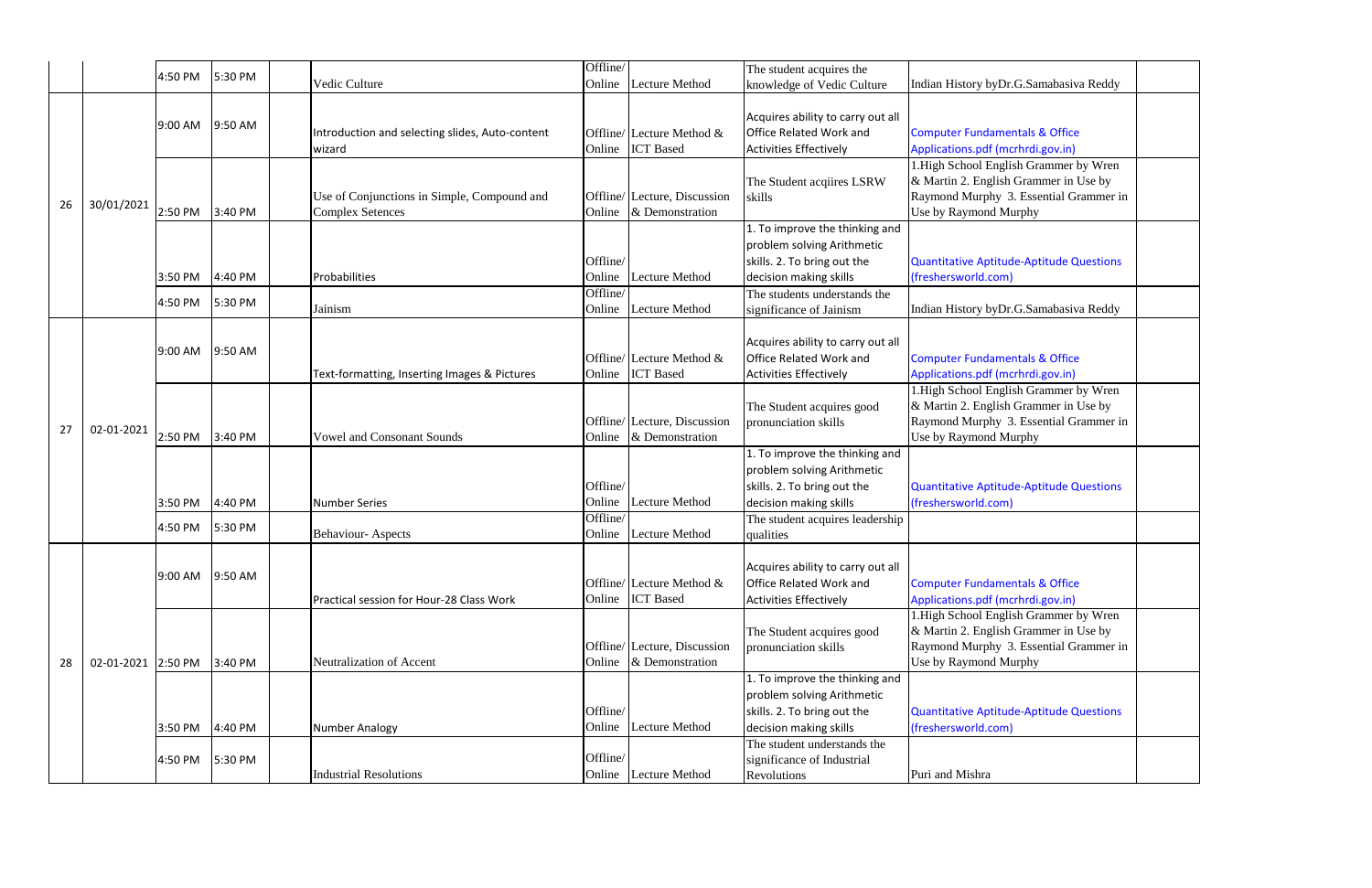|    |                    | 9:00 AM | 9:50 AM | Using Animations, slide transitions and adding audio<br>& video          |                    | Offline/ Lecture Method $\&$<br>Online ICT Based | Acquires ability to carry out all<br><b>Office Related Work and</b><br><b>Activities Effectively</b> | <b>Computer Fundamentals &amp; Office</b><br>Applications.pdf (mcrhrdi.gov.in)                                                             |
|----|--------------------|---------|---------|--------------------------------------------------------------------------|--------------------|--------------------------------------------------|------------------------------------------------------------------------------------------------------|--------------------------------------------------------------------------------------------------------------------------------------------|
| 29 | 02-02-2021 2:50 PM |         | 3:40 PM | <b>Change of Speech Patters</b>                                          | Online             | Offline/ Lecture, Discussion<br>& Demonstration  | The Student acquires good<br>pronunciation skills                                                    | 1. High School English Grammer by Wr<br>& Martin 2. English Grammer in Use b<br>Raymond Murphy 3. Essential Gramm<br>Use by Raymond Murphy |
|    |                    | 3:50 PM | 4:40 PM | <b>Number Classification</b>                                             | Offline/<br>Online | <b>Lecture Method</b>                            | The trainee will be able to<br>think innovatively, rationally<br>and arrive at logical conclusion    | Quantitative Aptitude-Aptitude Questio<br>(freshersworld.com)                                                                              |
|    |                    | 4:50 PM | 5:30 PM | <b>Industrial Resolutions</b>                                            | Offline/<br>Online | <b>Lecture Method</b>                            | The student understands the<br>significance of Industrial<br>Revolutions                             | Puri and Mishra                                                                                                                            |
|    |                    | 9:00 AM | 9:50 AM | Practical session for Hour-30 Class Work                                 | Online             | Offline/ Lecture Method &<br><b>ICT</b> Based    | Acquires ability to carry out all<br><b>Office Related Work and</b><br><b>Activities Effectively</b> | <b>Computer Fundamentals &amp; Office</b><br>Applications.pdf (mcrhrdi.gov.in)                                                             |
| 30 | 02-03-2021 2:50 PM |         | 3:40 PM | Making polite Requests, Asking for and giving<br>permissions             | Online             | Offline/ Lecture, Discussion<br>& Demonstration  | The Student acquires good<br>pronunciation skills                                                    | 1. High School English Grammer by Wi<br>& Martin 2. English Grammer in Use b<br>Raymond Murphy 3. Essential Gramm<br>Use by Raymond Murphy |
|    |                    | 3:50 PM | 4:40 PM | Coding& Decoding-1                                                       | Offline/<br>Online | <b>Lecture Method</b>                            | The trainee will be able to<br>think innovatively, rationally<br>and arrive at logical conclusion    | <b>Logical Reasoning -Aptitude Questions</b><br>(freshersworld.com)                                                                        |
|    |                    | 4:50 PM | 5:30 PM | <b>Fundamental Duties</b>                                                | Offline/<br>Online | <b>Lecture Method</b>                            | The student comes to know the<br>significance of Fundamental<br>Duties in real life                  | <b>GBK</b> Publications by B.Kriskna Reddy<br>Indian Polity by M.Lakshmi kanth                                                             |
|    | 02-04-2021 2:50 PM | 9:00 AM | 9:50 AM | Introduction to Database & MS-Access features                            | Online             | Offline/ Lecture Method $\&$<br><b>ICT</b> Based | Acquires ability to carry out all<br><b>Office Related Work and</b><br><b>Activities Effectively</b> | <b>Computer Fundamentals &amp; Office</b><br>Applications.pdf (mcrhrdi.gov.in)                                                             |
| 31 |                    |         | 3:40 PM | Offering, Accepting and Denying Help, Askin for<br>and Giving Directions | Online             | Offline/ Lecture, Discussion<br>& Demonstration  | The Student acquires<br>communication skills                                                         | 1. High School English Grammer by Wr<br>& Martin 2. English Grammer in Use b<br>Raymond Murphy 3. Essential Gramm<br>Use by Raymond Murphy |
|    |                    | 3:50 PM | 4:40 PM | Coding& Decoding-2                                                       | Offline/<br>Online | Lecture Method                                   | The trainee will be able to<br>think innovatively, rationally<br>and arrive at logical conclusion    | <b>Logical Reasoning -Aptitude Questions</b><br>(freshersworld.com)                                                                        |
|    |                    | 4:50 PM | 5:30 PM | <b>Directive Principles</b>                                              | Offline/           | Online Lecture Method                            | The student understands the<br>importance of Directive<br>Principles                                 | GBK Publications by B.Kriskna Reddy<br>Indian Polity by M.Lakshmi kanth                                                                    |

| <b>Computer Fundamentals &amp; Office</b><br>Applications.pdf (mcrhrdi.gov.in) |  |
|--------------------------------------------------------------------------------|--|
| 1. High School English Grammer by Wren                                         |  |
| & Martin 2. English Grammer in Use by                                          |  |
| Raymond Murphy 3. Essential Grammer in                                         |  |
| Use by Raymond Murphy                                                          |  |
|                                                                                |  |
|                                                                                |  |
| <b>Quantitative Aptitude-Aptitude Questions</b><br>(freshersworld.com)         |  |
|                                                                                |  |
|                                                                                |  |
| Puri and Mishra                                                                |  |
|                                                                                |  |
| <b>Computer Fundamentals &amp; Office</b>                                      |  |
| Applications.pdf (mcrhrdi.gov.in)                                              |  |
| 1. High School English Grammer by Wren                                         |  |
| & Martin 2. English Grammer in Use by                                          |  |
| Raymond Murphy 3. Essential Grammer in                                         |  |
| Use by Raymond Murphy                                                          |  |
|                                                                                |  |
|                                                                                |  |
| <b>Logical Reasoning -Aptitude Questions</b>                                   |  |
| (freshersworld.com)                                                            |  |
| GBK Publications by B.Kriskna Reddy                                            |  |
| Indian Polity by M.Lakshmi kanth                                               |  |
|                                                                                |  |
|                                                                                |  |
| <b>Computer Fundamentals &amp; Office</b>                                      |  |
| Applications.pdf (mcrhrdi.gov.in)                                              |  |
| 1. High School English Grammer by Wren                                         |  |
| & Martin 2. English Grammer in Use by                                          |  |
| Raymond Murphy 3. Essential Grammer in                                         |  |
| Use by Raymond Murphy                                                          |  |
|                                                                                |  |
| <b>Logical Reasoning -Aptitude Questions</b>                                   |  |
| (freshersworld.com)                                                            |  |
|                                                                                |  |
| GBK Publications by B.Kriskna Reddy                                            |  |
| Indian Polity by M.Lakshmi kanth                                               |  |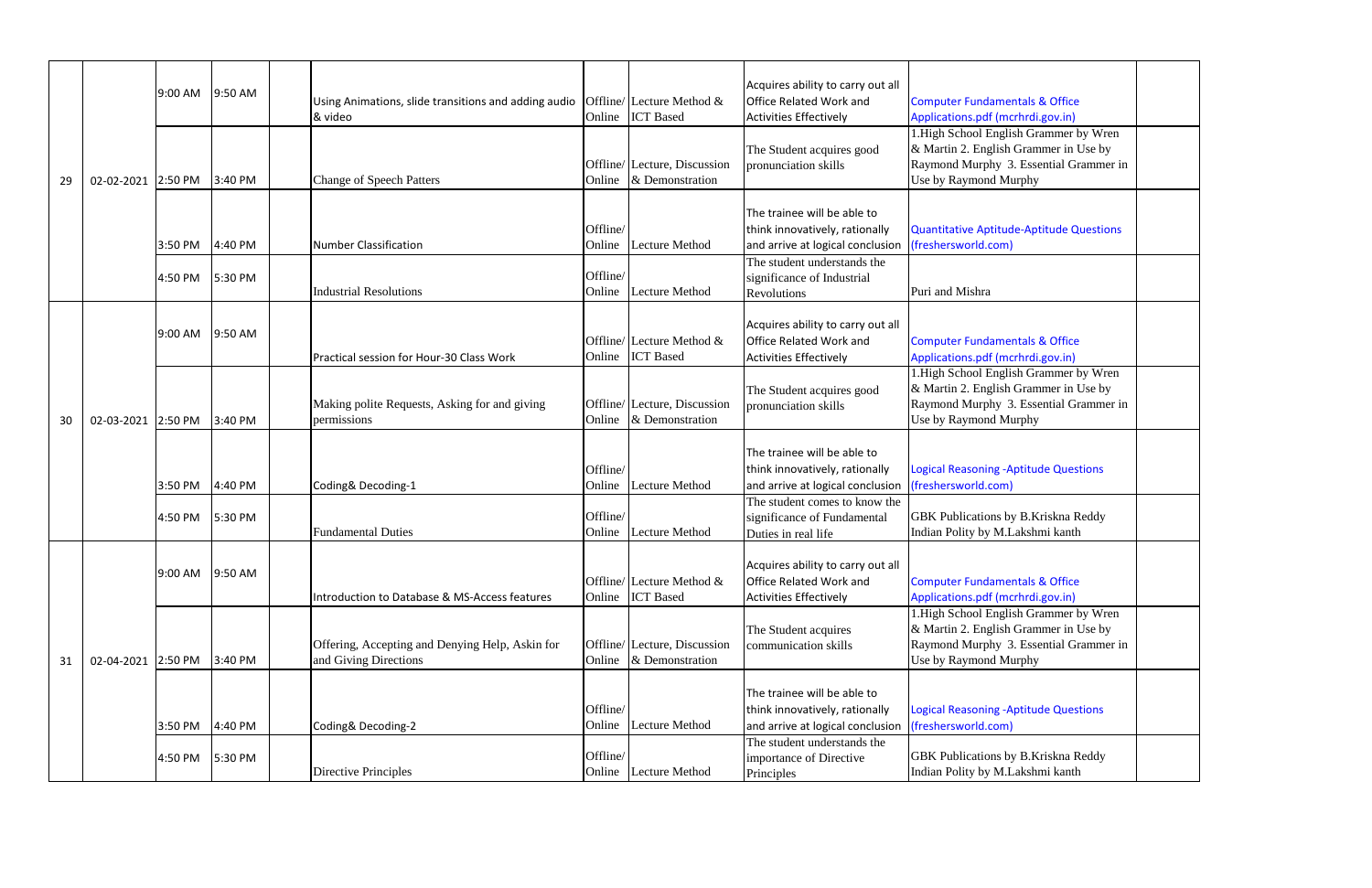| <b>Computer Fundamentals &amp; Office</b>                                                                                                                                               |  |
|-----------------------------------------------------------------------------------------------------------------------------------------------------------------------------------------|--|
| Applications.pdf (mcrhrdi.gov.in)<br>1. High School English Grammer by Wren<br>& Martin 2. English Grammer in Use by<br>Raymond Murphy 3. Essential Grammer in<br>Use by Raymond Murphy |  |
|                                                                                                                                                                                         |  |
| <b>Logical Reasoning -Aptitude Questions</b><br>(freshersworld.com)                                                                                                                     |  |
| Indian History byDr.G.Samabasiva Reddy                                                                                                                                                  |  |
| <b>Computer Fundamentals &amp; Office</b><br>Applications.pdf (mcrhrdi.gov.in)                                                                                                          |  |
| http://www.roget.org/                                                                                                                                                                   |  |
|                                                                                                                                                                                         |  |
| <b>Logical Reasoning -Aptitude Questions</b><br>(freshersworld.com)                                                                                                                     |  |
| Indian History byDr.G.Samabasiva Reddy                                                                                                                                                  |  |
|                                                                                                                                                                                         |  |
| <b>Computer Fundamentals &amp; Office</b><br>Applications.pdf (mcrhrdi.gov.in)                                                                                                          |  |
| <b>ROGET's Hyperlinked Thesaurus</b>                                                                                                                                                    |  |
|                                                                                                                                                                                         |  |
| <b>Logical Reasoning -Aptitude Questions</b><br>(freshersworld.com)                                                                                                                     |  |
| Puri and Mishra                                                                                                                                                                         |  |
|                                                                                                                                                                                         |  |
| <b>Computer Fundamentals &amp; Office</b><br>Applications.pdf (mcrhrdi.gov.in)                                                                                                          |  |
| <b>Idioms And Phrases PDF - Download Idioms</b><br>And Phrases List For Exams (byjus.com)                                                                                               |  |

|    |                 | 9:00 AM | 9:50 AM |                                                                                            |          |                                                 | Acquires ability to carry out all |                                                               |
|----|-----------------|---------|---------|--------------------------------------------------------------------------------------------|----------|-------------------------------------------------|-----------------------------------|---------------------------------------------------------------|
|    |                 |         |         |                                                                                            |          | Offline/ Lecture Method $\&$                    | Office Related Work and           | <b>Computer Fundamentals &amp; Office</b>                     |
|    |                 |         |         | Practical session for Hour-32 Class Work                                                   | Online   | <b>ICT</b> Based                                | <b>Activities Effectively</b>     | Applications.pdf (mcrhrdi.gov.in)                             |
|    |                 |         |         |                                                                                            |          |                                                 |                                   | 1. High School English Grammer by Wren                        |
|    |                 |         |         |                                                                                            |          |                                                 | The Student acquires              | & Martin 2. English Grammer in Use by                         |
| 32 | 02-05-2021      | 2:50 PM | 3:40 PM | Extending Invitations, Expressing Sympathy,<br>Agreeing and Disagreeing, Making Complaints | Online   | Offline/ Lecture, Discussion<br>& Demonstration | communication skills              | Raymond Murphy 3. Essential Grammer:<br>Use by Raymond Murphy |
|    |                 |         |         |                                                                                            |          |                                                 |                                   |                                                               |
|    |                 |         |         |                                                                                            |          |                                                 | The trainee will be able to       |                                                               |
|    |                 |         |         |                                                                                            | Offline/ |                                                 | think innovatively, rationally    | <b>Logical Reasoning -Aptitude Questions</b>                  |
|    |                 | 3:50 PM | 4:40 PM | <b>Blood Relations</b>                                                                     | Online   | <b>Lecture Method</b>                           | and arrive at logical conclusion  | (freshersworld.com)                                           |
|    |                 |         |         |                                                                                            | Offline/ |                                                 | The student get awareness on      |                                                               |
|    |                 | 4:50 PM | 5:30 PM | <b>Buddism</b>                                                                             | Online   | <b>Lecture Method</b>                           | <b>Bussism</b>                    | Indian History byDr.G.Samabasiva Reddy                        |
|    |                 |         |         |                                                                                            |          |                                                 |                                   |                                                               |
|    |                 |         |         |                                                                                            |          |                                                 | Acquires ability to carry out all |                                                               |
|    |                 | 9:00 AM | 9:50 AM | Creating Tables & graphical View, retrieving data                                          |          | Offline/ Lecture Method $\&$                    | <b>Office Related Work and</b>    | <b>Computer Fundamentals &amp; Office</b>                     |
|    |                 |         |         | using query wizard Hour-35                                                                 | Online   | <b>ICT</b> Based                                | <b>Activities Effectively</b>     | Applications.pdf (mcrhrdi.gov.in)                             |
|    |                 |         |         |                                                                                            | Offline/ | Lecture, Discussion                             | The student acquires              |                                                               |
|    |                 | 2:50 PM | 3:40 PM | <b>Synonyms</b>                                                                            | Online   | & Demonstration                                 | Vocabulory                        | http://www.roget.org/                                         |
| 33 | 02-06-2021      |         |         |                                                                                            |          |                                                 |                                   |                                                               |
|    |                 |         |         |                                                                                            |          |                                                 | The trainee will be able to       |                                                               |
|    |                 |         |         |                                                                                            | Offline/ |                                                 | think innovatively, rationally    | <b>Logical Reasoning -Aptitude Questions</b>                  |
|    |                 | 3:50 PM | 4:40 PM | <b>Blood Rlations</b>                                                                      | Online   | <b>Lecture Method</b>                           | and arrive at logical conclusion  | (freshersworld.com)                                           |
|    |                 |         |         |                                                                                            |          |                                                 | The Student gets awareness on     |                                                               |
|    |                 | 4:50 PM | 5:30 PM | Shodasha Mahajana Padalu                                                                   | Offline  | <b>Lecture Method</b>                           | Ancinet Indian Kingdoms           | Indian History byDr.G.Samabasiva Reddy                        |
|    |                 |         |         |                                                                                            |          |                                                 |                                   |                                                               |
|    |                 | 9:00 AM | 9:50 AM |                                                                                            |          |                                                 | Acquires ability to carry out all |                                                               |
|    |                 |         |         | Practical Session for Hour-34 Class Work & project                                         |          | Offline/ Lecture Method $\&$                    | Office Related Work and           | <b>Computer Fundamentals &amp; Office</b>                     |
|    |                 |         |         | work study                                                                                 | Online   | <b>ICT</b> Based                                | <b>Activities Effectively</b>     | Applications.pdf (mcrhrdi.gov.in)                             |
|    |                 |         |         |                                                                                            |          | Offline/ Lecture, Discussion                    | The student acquires              |                                                               |
|    |                 | 2:50 PM | 3:40 PM | Antonyms                                                                                   | Online   | & Demonstration                                 | Vocabulory                        | <b>ROGET's Hyperlinked Thesaurus</b>                          |
| 34 | 02-08-2021      |         |         |                                                                                            |          |                                                 |                                   |                                                               |
|    |                 |         |         |                                                                                            |          |                                                 | The trainee will be able to       |                                                               |
|    |                 |         |         |                                                                                            | Offline/ |                                                 | think innovatively, rationally    | Logical Reasoning - Aptitude Questions                        |
|    |                 | 3:50 PM | 4:40 PM | Directional Sense Test                                                                     | Online   | <b>Lecture Method</b>                           | and arrive at logical conclusion  | (freshersworld.com)                                           |
|    |                 |         |         |                                                                                            |          |                                                 | The student gets the mastery      |                                                               |
|    |                 | 4:50 PM | 5:30 PM |                                                                                            |          |                                                 | over the topic to face            | Puri and Mishra                                               |
|    |                 |         |         | Population                                                                                 | Offline  | Question & Answer                               | competetive exams                 |                                                               |
|    |                 |         |         |                                                                                            |          |                                                 | Acquires ability to carry out all |                                                               |
|    |                 | 9:00 AM | 9:50 AM |                                                                                            |          | Offline/ Lecture Method $\&$                    | Office Related Work and           | <b>Computer Fundamentals &amp; Office</b>                     |
|    |                 |         |         | Data Entry Form creation and report generation                                             | Online   | <b>ICT</b> Based                                | <b>Activities Effectively</b>     | Applications.pdf (mcrhrdi.gov.in)                             |
|    |                 |         |         |                                                                                            |          |                                                 |                                   |                                                               |
|    |                 |         |         |                                                                                            |          | Offline/ Lecture, Discussion                    | The student acquires              | Idioms And Phrases PDF - Download Idion                       |
|    |                 | 2:50 PM | 3:40 PM | <b>Idiomatic Expressions</b>                                                               | Online   | & Demonstration                                 | Vocabulory                        | And Phrases List For Exams (byjus.com)                        |
|    | 35 1 02-09-2021 |         |         |                                                                                            |          |                                                 |                                   |                                                               |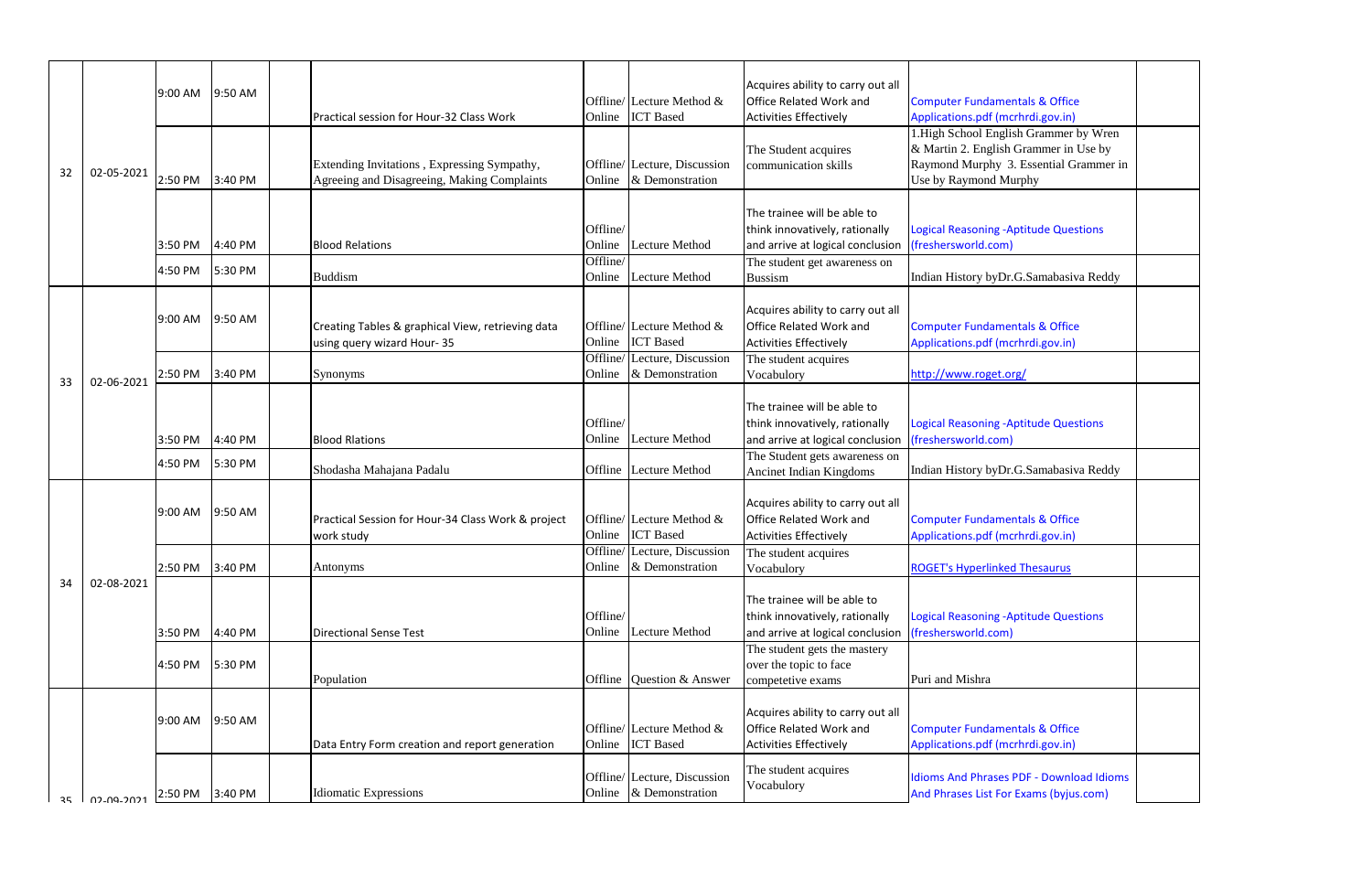| <b>Logical Reasoning -Aptitude Questions</b><br>(freshersworld.com) |  |
|---------------------------------------------------------------------|--|
|                                                                     |  |
| Puri and Mishra                                                     |  |
| <b>Computer Fundamentals &amp; Office</b>                           |  |
| Applications.pdf (mcrhrdi.gov.in)                                   |  |
| 1.High School English Grammer by Wren                               |  |
| & Martin 2. English Grammer in Use by                               |  |
| Raymond Murphy 3. Essential Grammer in                              |  |
| Use by Raymond Murphy                                               |  |
|                                                                     |  |
| <b>Logical Reasoning -Aptitude Questions</b>                        |  |
| (freshersworld.com)                                                 |  |
| <b>GBK Publications by B.Kriskna Reddy</b>                          |  |
| Indian Polity by M.Lakshmi kanth                                    |  |
|                                                                     |  |
| <b>Computer Fundamentals &amp; Office</b>                           |  |
| Applications.pdf (mcrhrdi.gov.in)                                   |  |
| 1. High School English Grammer by Wren                              |  |
| & Martin 2. English Grammer in Use by                               |  |
| Raymond Murphy 3. Essential Grammer in                              |  |
| Use by Raymond Murphy                                               |  |
|                                                                     |  |
| <b>Logical Reasoning -Aptitude Questions</b>                        |  |
| (freshersworld.com)                                                 |  |
|                                                                     |  |
| GBK Publications by B.Kriskna Reddy                                 |  |
| Indian Polity by M.Lakshmi kanth                                    |  |
| <b>Computer Fundamentals &amp; Office</b>                           |  |
| Applications.pdf (mcrhrdi.gov.in)                                   |  |
| 1. High School English Grammer by Wren                              |  |
| & Martin 2. English Grammer in Use by                               |  |
| Raymond Murphy 3. Essential Grammer in                              |  |
| Use by Raymond Murphy                                               |  |
|                                                                     |  |
| <b>Logical Reasoning -Aptitude Questions</b>                        |  |
| (freshersworld.com)                                                 |  |
|                                                                     |  |
| Indian History byDr.G.Samabasiva Reddy                              |  |

|    | UL VJ LULI                 |                 |         |                                                                                                                           | Offline/           |                                                  | The trainee will be able to<br>think innovatively, rationally                                     | <b>Logical Reasoning -Aptitude Questions</b>                                                                                                     |
|----|----------------------------|-----------------|---------|---------------------------------------------------------------------------------------------------------------------------|--------------------|--------------------------------------------------|---------------------------------------------------------------------------------------------------|--------------------------------------------------------------------------------------------------------------------------------------------------|
|    |                            | 3:50 PM         | 4:40 PM | <b>Directional Sense Test</b>                                                                                             | Online             | <b>Lecture Method</b>                            | and arrive at logical conclusion                                                                  | (freshersworld.com)                                                                                                                              |
|    |                            | 4:50 PM         | 5:30 PM |                                                                                                                           |                    |                                                  | The student gets the mastery<br>over the topic to face                                            |                                                                                                                                                  |
|    |                            |                 |         | Population                                                                                                                | Offline            | Question & Answer                                | competetive exams                                                                                 | Puri and Mishra                                                                                                                                  |
|    |                            | 9:00 AM         | 9:50 AM | protocols; Browsers Creation of e-mail (gmail &<br>yahoo) - sending, receiving and upload, download<br>attachments        | Online             | Offline/ Lecture Method &<br><b>ICT</b> Based    | Acquires ability to<br>Communicate Over Internet                                                  | <b>Computer Fundamentals &amp; Office</b><br>Applications.pdf (mcrhrdi.gov.in)                                                                   |
| 36 | 02-10-2021 2:50 PM 3:40 PM |                 |         | Reading Comprehension                                                                                                     | Online             | Offline/ Lecture, Discussion<br>& Demonstration  | The student acquires Reading<br>skills                                                            | 1. High School English Grammer by Wren<br>& Martin 2. English Grammer in Use by<br>Raymond Murphy 3. Essential Grammer:<br>Use by Raymond Murphy |
|    |                            | 3:50 PM         | 4:40 PM | <b>Seating Arrangement</b>                                                                                                | Offline/<br>Online | <b>Lecture Method</b>                            | The trainee will be able to<br>think innovatively, rationally<br>and arrive at logical conclusion | <b>Logical Reasoning -Aptitude Questions</b><br>(freshersworld.com)                                                                              |
|    |                            | 4:50 PM         | 5:30 PM |                                                                                                                           |                    |                                                  | The student gets awarenes on                                                                      | <b>GBK Publications by B.Kriskna Reddy</b>                                                                                                       |
|    |                            |                 |         | Central Government -Constitution, Powers                                                                                  | Offline            | <b>Lecture Method</b>                            | Central Govt.                                                                                     | Indian Polity by M.Lakshmi kanth                                                                                                                 |
|    |                            | 9:00 AM 9:50 AM |         | search engines like Google, Bing, etc. Learning about<br>online applications - banking, shopping, social<br>networks etc. | Online             | Offline/ Lecture Method &<br><b>ICT</b> Based    | Acquires ability to<br>Communicate Over Internet                                                  | <b>Computer Fundamentals &amp; Office</b><br>Applications.pdf (mcrhrdi.gov.in)                                                                   |
| 37 | 02-11-2021                 | 2:50 PM         | 3:40 PM | Reading Comprehension                                                                                                     | Online             | Offline/ Lecture, Discussion<br>& Demonstration  | The student acquires Reading<br>skills                                                            | 1. High School English Grammer by Wren<br>& Martin 2. English Grammer in Use by<br>Raymond Murphy 3. Essential Grammer:<br>Use by Raymond Murphy |
|    |                            |                 |         |                                                                                                                           | Offline/           |                                                  | The trainee will be able to<br>think innovatively, rationally                                     | <b>Logical Reasoning - Aptitude Questions</b>                                                                                                    |
|    |                            | 3:50 PM 4:40 PM |         | <b>Seating Arrangement</b>                                                                                                |                    | Online Lecture Method                            | and arrive at logical conclusion (freshersworld.com)                                              |                                                                                                                                                  |
|    |                            | 4:50 PM         | 5:30 PM | Central Government - Vice President of India                                                                              | Offline            | Lecture Method                                   | The student gets awareness on<br>Powers of Vice President of<br>India                             | GBK Publications by B.Kriskna Reddy<br>Indian Polity by M.Lakshmi kanth                                                                          |
|    |                            | 9:00 AM         | 9:50 AM | Blogs, creation and maintenance, Social networking<br>sites like face book, twitter, LinkedN                              | Online             | Offline/ Lecture Method $\&$<br><b>ICT</b> Based | Acquires ability to<br>Communicate Over Internet                                                  | <b>Computer Fundamentals &amp; Office</b><br>Applications.pdf (mcrhrdi.gov.in)                                                                   |
|    |                            |                 |         |                                                                                                                           |                    | Offline/ Lecture, Discussion                     | The student acquires writing                                                                      | 1. High School English Grammer by Wren<br>& Martin 2. English Grammer in Use by<br>Raymond Murphy 3. Essential Grammer                           |
| 38 | 02-12-2021 2:50 PM         |                 | 3:40 PM | Paragraph Writing/Essay Writing                                                                                           | Online             | & Demonstration                                  | skills                                                                                            | Use by Raymond Murphy                                                                                                                            |
|    |                            | 3:50 PM         | 4:40 PM | <b>Seating Arrangement</b>                                                                                                | Offline<br>Online  | Lecture Method                                   | The trainee will be able to<br>think innovatively, rationally<br>and arrive at logical conclusion | <b>Logical Reasoning -Aptitude Questions</b><br>(freshersworld.com)                                                                              |
|    |                            |                 |         |                                                                                                                           |                    |                                                  | The student gets awareness on                                                                     |                                                                                                                                                  |
|    |                            | 4:50 PM         | 5:30 PM | Kingdom of Mourya                                                                                                         |                    | Offline Lecture Method                           | Kingdom of Magadha                                                                                | Indian History byDr.G.Samabasiva Reddy                                                                                                           |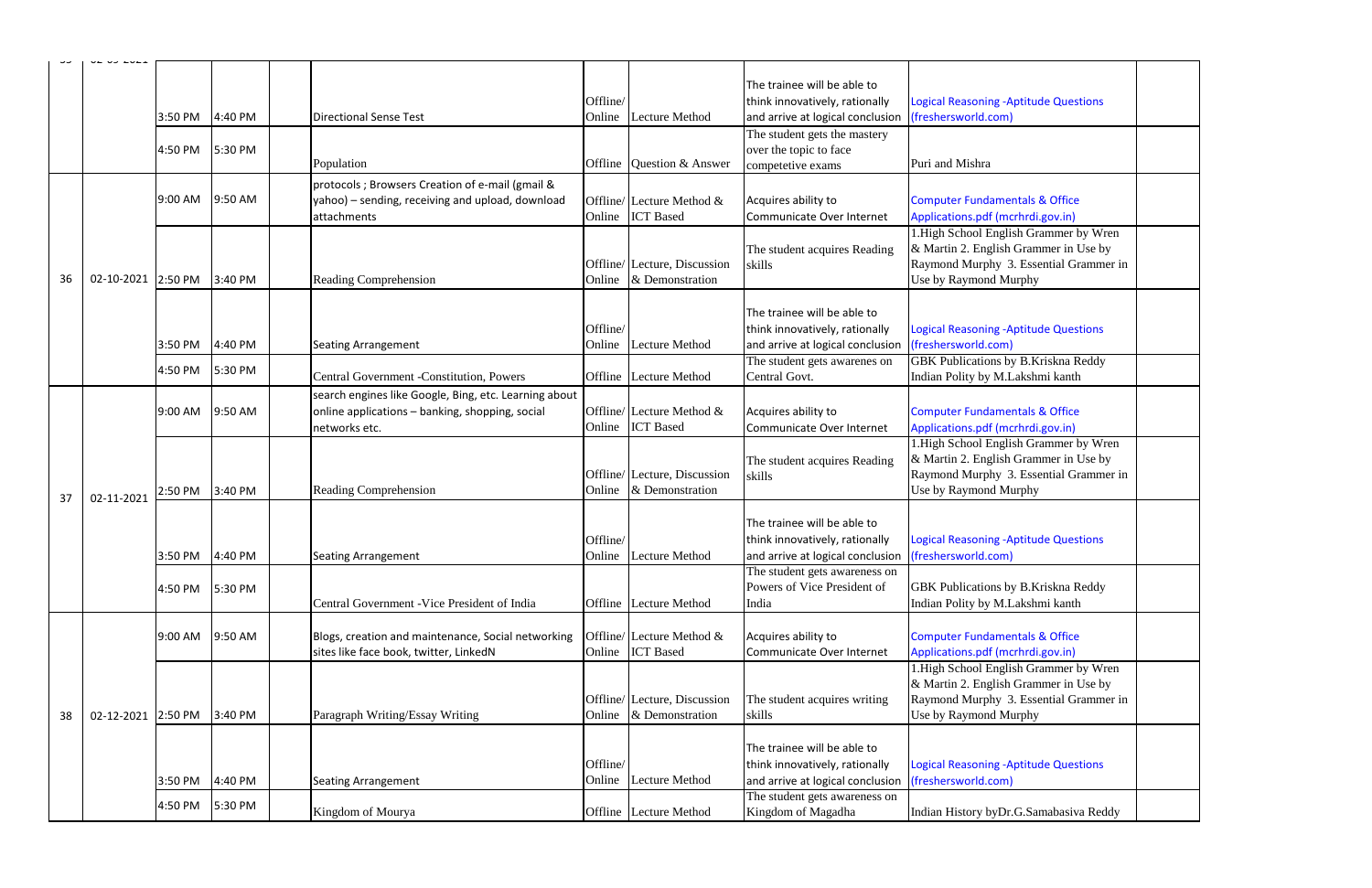|    |                    | 9:00 AM         | 9:50 AM | <b>Grand Test-2</b>                                                                           | Offline/<br>Online |                                                 |                                                                                                   |                                                                                                                                           |
|----|--------------------|-----------------|---------|-----------------------------------------------------------------------------------------------|--------------------|-------------------------------------------------|---------------------------------------------------------------------------------------------------|-------------------------------------------------------------------------------------------------------------------------------------------|
|    |                    | 2:50 PM         | 3:40 PM | Grand Test-2                                                                                  | Offline/<br>Online |                                                 |                                                                                                   |                                                                                                                                           |
| 39 | 13/02/2021         | 3:50 PM         | 4:40 PM | <b>Grand Test-2</b>                                                                           | Offline/<br>Online |                                                 |                                                                                                   |                                                                                                                                           |
|    |                    | 4:50 PM         | 5:30 PM | Grand Test-2                                                                                  | Offline/<br>Online |                                                 |                                                                                                   |                                                                                                                                           |
|    |                    | 9:00 AM         | 9:50 AM | Types of Printers, page setup and Printing dialogue<br>box options                            |                    | Offline/ Lecture Method &<br>Online ICT Based   | Acquires ability to<br>Communicate Over Internet                                                  | <b>Computer Fundamentals &amp; Office</b><br>Applications.pdf (mcrhrdi.gov.in)                                                            |
| 40 | 15/02/2021 2:50 PM |                 | 3:40 PM | Note Making                                                                                   | Online             | Offline/ Lecture, Discussion<br>& Demonstration | The student acquires writing<br>skills                                                            | (54) Note Making Strategy for UPSC<br>Preparation by CSE Topper 2018 AIR 2<br>Akshat Jain - YouTube                                       |
|    |                    | 3:50 PM         | 4:40 PM | Problems solving Techniques and Logical Reasoning                                             | Offline/           | Online Lecture Method                           | think innovatively, rationally<br>and arrive at logical conclusion                                | <b>Logical Reasoning -Aptitude Questions</b><br>(freshersworld.com)                                                                       |
|    |                    | 4:50 PM         | 5:30 PM | Administrative system of Mouryas                                                              |                    | Offline Lecture Method                          | The student gets awareness on<br>Administrative system of<br>Mouryas                              | Indian History byDr.G.Samabasiva Req                                                                                                      |
|    | 16/02/2021         | 9:00 AM         | 9:50 AM | Types of scanner, scanning the page and images,<br>storing scanned documents into PDF format. |                    | Offline/ Lecture Method &<br>Online ICT Based   | Acquires ability to<br>Communicate Over Internet                                                  | <b>Computer Fundamentals &amp; Office</b><br>Applications.pdf (mcrhrdi.gov.in)                                                            |
| 41 |                    | 2:50 PM         | 3:40 PM | <b>Resume Writing</b>                                                                         | Online             | Offline/ Lecture, Discussion<br>& Demonstration | The student acquires writing<br>skills                                                            | (54) RESUME BUILDING FOR FRESHERS<br><b>PART 1   Sample Resume Format   Res</b><br><b>Writing Tips - YouTube</b>                          |
|    |                    | 3:50 PM         | 4:40 PM | Number, Ranking and Time Sequence Test-1                                                      | Offline/<br>Online | Lecture Method                                  | The trainee will be able to<br>think innovatively, rationally<br>and arrive at logical conclusion | <b>Logical Reasoning - Aptitude Questions</b><br>(freshersworld.com)                                                                      |
|    |                    | 4:50 PM 5:30 PM |         | <b>Team Sprit</b>                                                                             |                    | <b>Offline</b> Lecture Method                   | The student gets awareness on<br>Tean Sprit                                                       |                                                                                                                                           |
|    |                    | 9:00 AM         | 9:50 AM | <b>Using MS-Picture Manager</b>                                                               |                    | Offline/ Lecture Method &<br>Online ICT Based   | Acquires ability to<br>Communicate Over Internet                                                  | <b>Computer Fundamentals &amp; Office</b><br>Applications.pdf (mcrhrdi.gov.in)                                                            |
| 42 |                    | 2:50 PM         | 3:40 PM | <b>CV</b> Writing                                                                             | Online             | Offline/ Lecture, Discussion<br>& Demonstration | The student acquires writing<br>skills                                                            | 1. High School English Grammer by W<br>& Martin 2. English Grammer in Use b<br>Raymond Murphy 3. Essential Gramm<br>Use by Raymond Murphy |
|    | 17/02/2021         | 3:50 PM         | 4:40 PM | Number, Ranking and Time Sequence Test-2                                                      | Offline/<br>Online | <b>Lecture Method</b>                           | The trainee will be able to<br>think innovatively, rationally<br>and arrive at logical conclusion | Logical Reasoning - Aptitude Questions<br>(freshersworld.com)                                                                             |
|    |                    | 4:50 PM         | 5:30 PM | <b>Money Functions</b>                                                                        |                    | Offline Lecture Method                          | The student gets the mastery<br>over the topic to face<br>competetive exams                       | Puri and Mishra                                                                                                                           |

| <b>Computer Fundamentals &amp; Office</b><br>Applications.pdf (mcrhrdi.gov.in)                                                                     |  |
|----------------------------------------------------------------------------------------------------------------------------------------------------|--|
| (54) Note Making Strategy for UPSC<br>Preparation by CSE Topper 2018 AIR 2<br><b>Akshat Jain - YouTube</b>                                         |  |
| <b>Logical Reasoning -Aptitude Questions</b><br>(freshersworld.com)                                                                                |  |
| Indian History byDr.G.Samabasiva Reddy                                                                                                             |  |
| <b>Computer Fundamentals &amp; Office</b><br>Applications.pdf (mcrhrdi.gov.in)                                                                     |  |
| (54) RESUME BUILDING FOR FRESHERS -<br>PART 1   Sample Resume Format   Resume<br><b>Writing Tips - YouTube</b>                                     |  |
| <b>Logical Reasoning -Aptitude Questions</b><br>(freshersworld.com)                                                                                |  |
|                                                                                                                                                    |  |
| <b>Computer Fundamentals &amp; Office</b><br>Applications.pdf (mcrhrdi.gov.in)                                                                     |  |
| 1. High School English Grammer by Wren<br>& Martin 2. English Grammer in Use by<br>Raymond Murphy 3. Essential Grammer in<br>Use by Raymond Murphy |  |
| <b>Logical Reasoning -Aptitude Questions</b><br>(freshersworld.com)                                                                                |  |
| Puri and Mishra                                                                                                                                    |  |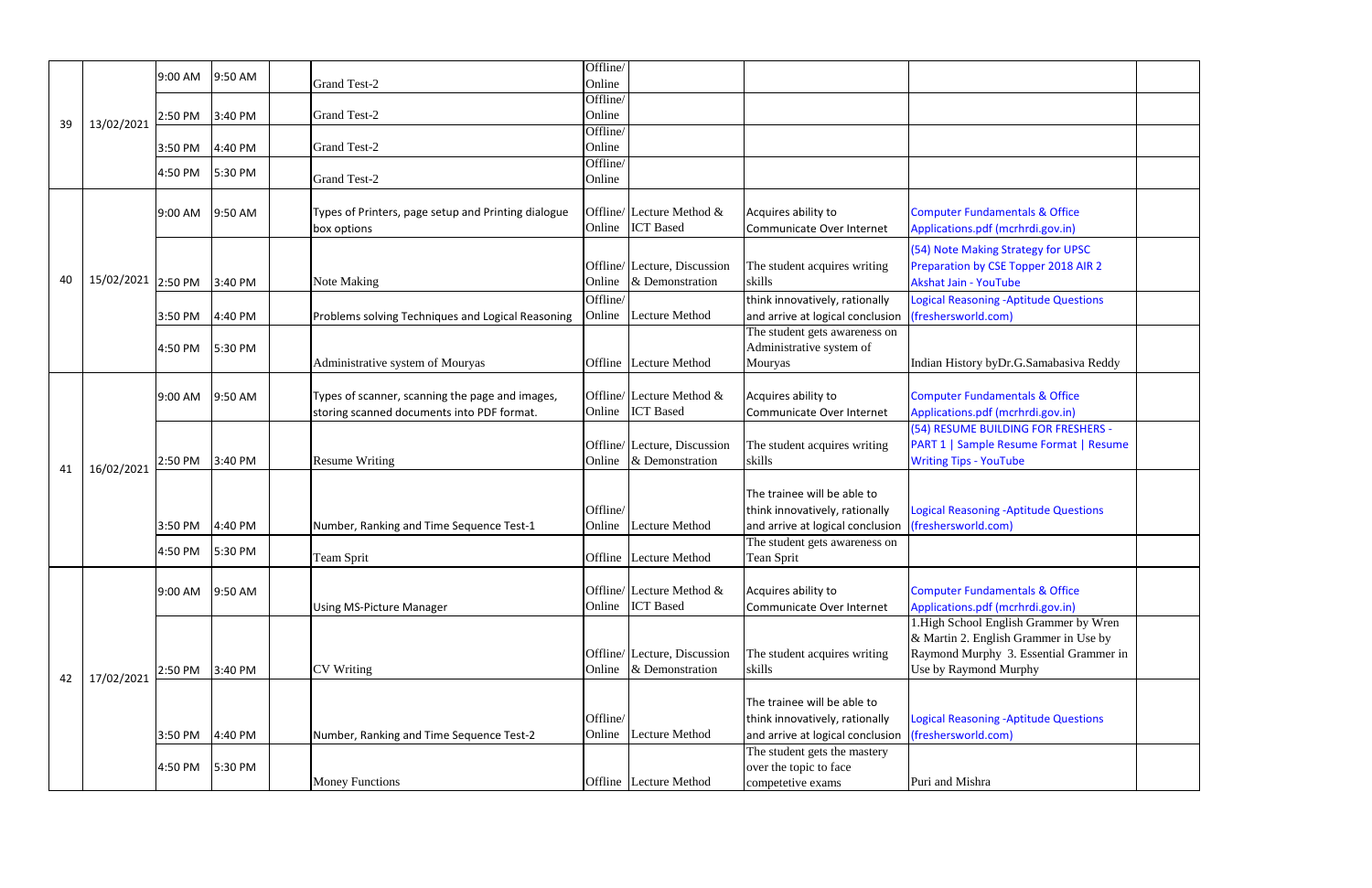| <b>Computer Fundamentals &amp; Office</b>    |  |
|----------------------------------------------|--|
| Applications.pdf (mcrhrdi.gov.in)            |  |
| 1. High School English Grammer by Wren       |  |
| & Martin 2. English Grammer in Use by        |  |
|                                              |  |
| Raymond Murphy 3. Essential Grammer in       |  |
| Use by Raymond Murphy                        |  |
|                                              |  |
|                                              |  |
| <b>Logical Reasoning -Aptitude Questions</b> |  |
| (freshersworld.com)                          |  |
|                                              |  |
|                                              |  |
| Puri and Mishra                              |  |
|                                              |  |
| <b>Computer Fundamentals &amp; Office</b>    |  |
| Applications.pdf (mcrhrdi.gov.in)            |  |
|                                              |  |
|                                              |  |
| (54) IAS Topper Interview - Aashima Goyal    |  |
| Rank - 65 (UPSC CSE 2019-2020) - YouTube     |  |
|                                              |  |
|                                              |  |
| <b>Logical Reasoning -Aptitude Questions</b> |  |
| (freshersworld.com)                          |  |
|                                              |  |
| GBK Publications by B.Kriskna Reddy          |  |
| Indian Polity by M.Lakshmi kanth             |  |
|                                              |  |
| <b>Computer Fundamentals &amp; Office</b>    |  |
|                                              |  |
| Applications.pdf (mcrhrdi.gov.in)            |  |
| (54) Br Shafi    అనుకున్నది                  |  |
| సాధించాలంకేు swot ANALYSIS                   |  |
| తప్పనిసరి - YouTube                          |  |
|                                              |  |
|                                              |  |
| <b>Logical Reasoning -Aptitude Questions</b> |  |
| (freshersworld.com)                          |  |
|                                              |  |
|                                              |  |
| GBK Publications by B.Kriskna Reddy          |  |
| Indian Polity by M.Lakshmi kanth             |  |
|                                              |  |
| <b>Computer Fundamentals &amp; Office</b>    |  |
| Applications.pdf (mcrhrdi.gov.in)            |  |
|                                              |  |
|                                              |  |
| (54) Soft Skills - Goal Setting - YouTube    |  |

|    |                              | 9:00 AM | 9:50 AM | <b>Using MS-Picture Manager</b>                                   |                    | Offline/ Lecture Method &<br>Online ICT Based                          | Acquires ability to<br>Communicate Over Internet                                                                      | <b>Computer Fundamentals &amp; Office</b><br>Applications.pdf (mcrhrdi.gov.in)<br>1. High School English Grammer by Wi<br>& Martin 2. English Grammer in Use b |
|----|------------------------------|---------|---------|-------------------------------------------------------------------|--------------------|------------------------------------------------------------------------|-----------------------------------------------------------------------------------------------------------------------|----------------------------------------------------------------------------------------------------------------------------------------------------------------|
| 43 | 18/02/2021                   | 2:50 PM | 3:40 PM | Soft Skills: An Overview                                          |                    | Offline/ Lecture, Discussion<br>Online & Demonstration                 | The student acquires Soft skills Use by Raymond Murphy                                                                | Raymond Murphy 3. Essential Gramm                                                                                                                              |
|    |                              | 3:50 PM | 4:40 PM | <b>Mathematical Operations</b>                                    | Offline/           | Online Lecture Method                                                  | The trainee will be able to<br>think innovatively, rationally<br>and arrive at logical conclusion                     | <b>Logical Reasoning -Aptitude Questions</b><br>(freshersworld.com)                                                                                            |
|    |                              | 4:50 PM | 5:30 PM | Types of Money                                                    |                    | Offline Lecture Method                                                 | The student gets the mastery<br>over the topic to face<br>competetive exams                                           | Puri and Mishra                                                                                                                                                |
|    |                              | 9:00 AM | 9:50 AM | Editing pictures, resize and cropping images, color<br>management |                    | Offline/ Lecture Method &<br>Online ICT Based                          | Acquires ability to<br>Communicate Over Internet                                                                      | <b>Computer Fundamentals &amp; Office</b><br>Applications.pdf (mcrhrdi.gov.in)                                                                                 |
|    | 19/02/2021                   | 2:50 PM | 3:40 PM | <b>Know Youself</b>                                               |                    | Lecture, Discussion,<br>Offline/ Demonstration $\&$<br>Online Activity |                                                                                                                       | (54) IAS Topper Interview - Aashima Go<br>The student acquires Soft skills   Rank - 65 (UPSC CSE 2019-2020) - YouT                                             |
| 44 |                              | 3:50 PM | 4:40 PM | <b>Mathematical Operations</b>                                    | Offline/<br>Online | <b>Lecture Method</b>                                                  | The trainee will be able to<br>think innovatively, rationally<br>and arrive at logical conclusion                     | Logical Reasoning - Aptitude Questions<br>(freshersworld.com)                                                                                                  |
|    |                              | 4:50 PM | 5:30 PM | Prime Minister and the Cabinet                                    |                    | Offline Lecture Method                                                 | The student gets awareness on<br>Prime Minister and his Cabinet                                                       | <b>GBK</b> Publications by B.Kriskna Reddy<br>Indian Polity by M.Lakshmi kanth                                                                                 |
|    |                              | 9:00 AM | 9:50 AM | Editing pictures, resize and cropping images, color<br>management |                    | Offline/ Lecture Method &<br>Online ICT Based                          | Acquires ability to<br>Communicate Over Internet                                                                      | <b>Computer Fundamentals &amp; Office</b><br>Applications.pdf (mcrhrdi.gov.in)                                                                                 |
|    |                              | 2:50 PM | 3:40 PM | <b>SWOT Analysis</b>                                              |                    | Lecture, Discussion,<br>Offline/Demonstration $&$<br>Online Activity   | The student acquires Soft skills తప్పనిసరి - YouTube                                                                  | (54) Br Shafi    అనుకున్నది<br>ನ್ <b>ಧಿಂ</b> ವ್ಲಾಂಕು swot ANALYSIS                                                                                             |
| 45 | 20/02/2021                   | 3:50 PM | 4:40 PM | Clocks                                                            | Offline/           | Online Lecture Method                                                  | The trainee will be able to<br>think innovatively, rationally<br>and arrive at logical conclusion (freshersworld.com) | Logical Reasoning - Aptitude Questions                                                                                                                         |
|    |                              | 4:50 PM | 5:30 PM | Parliament                                                        |                    | Offline Lecture Method                                                 | The student gets awareness on<br>Lok Sabha, Rahya Sbha and<br>President                                               | <b>GBK</b> Publications by B.Kriskna Reddy<br>Indian Polity by M.Lakshmi kanth                                                                                 |
|    |                              | 9:00 AM | 9:50 AM | Practical session for Hour-42,43,44 Class Work                    |                    | Offline/ Lecture Method &<br>Online ICT Based                          | Acquires ability to<br>Communicate Over Internet                                                                      | <b>Computer Fundamentals &amp; Office</b><br>Applications.pdf (mcrhrdi.gov.in)                                                                                 |
| AC | ורחר <i>ו</i> רח <i>ו</i> רר | 2:50 PM | 3:40 PM | <b>Goal Setting</b>                                               |                    | Lecture, Discussion,<br>Offline/ Demonstration $\&$<br>Online Activity |                                                                                                                       | The student acquires Soft skills (54) Soft Skills - Goal Setting - YouTube                                                                                     |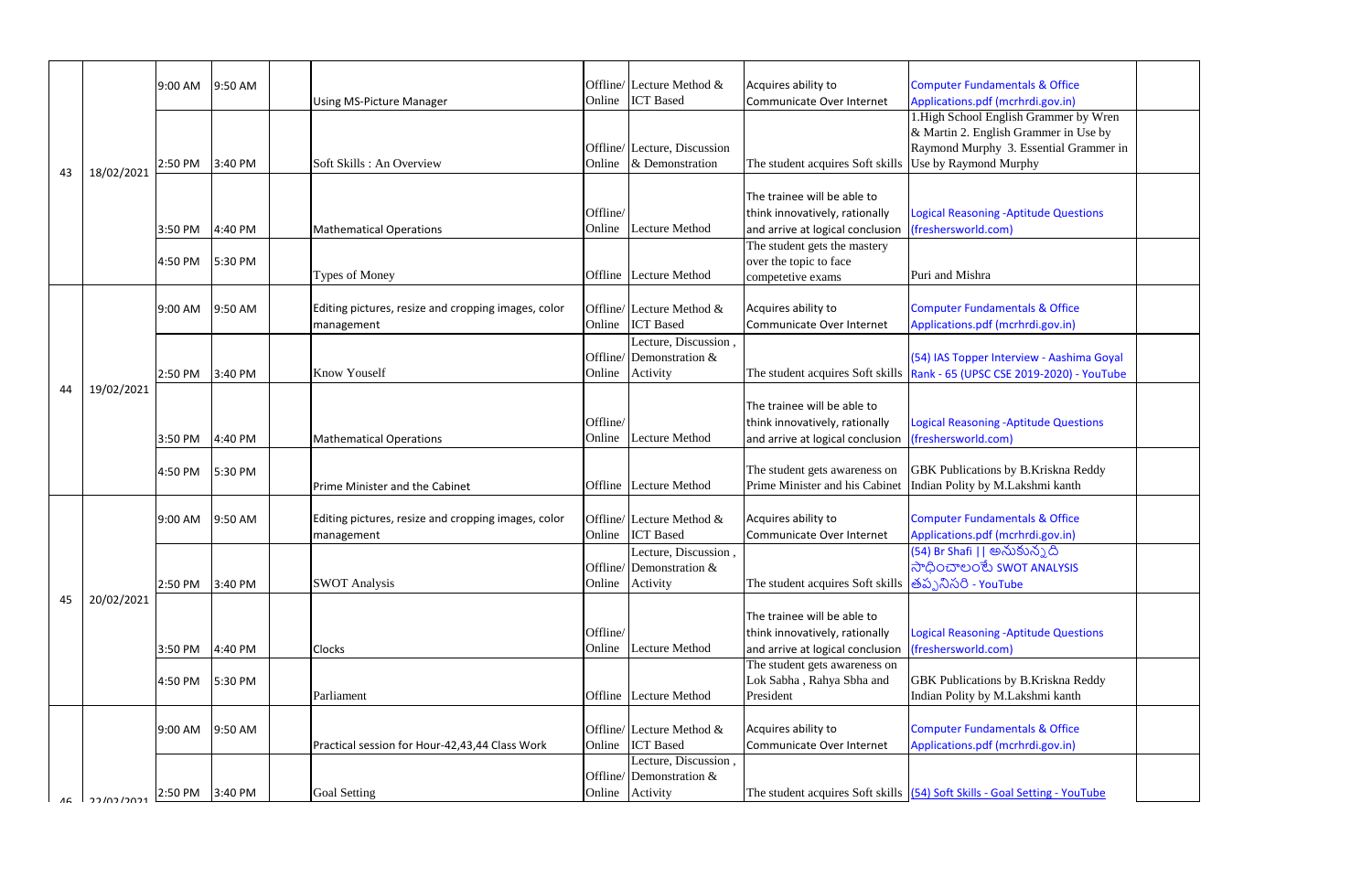|    | L/LJULJLULL |         |         |           |                                                |          |                             |                                                               |                                                                    |  |
|----|-------------|---------|---------|-----------|------------------------------------------------|----------|-----------------------------|---------------------------------------------------------------|--------------------------------------------------------------------|--|
|    |             |         |         |           |                                                |          |                             | The trainee will be able to                                   |                                                                    |  |
|    |             |         |         |           |                                                |          |                             |                                                               |                                                                    |  |
|    |             |         |         |           |                                                | Offline/ |                             | think innovatively, rationally                                | <b>Logical Reasoning -Aptitude Questions</b>                       |  |
|    |             | 3:50 PM | 4:40 PM | Clocks    |                                                | Online   | Lecture Method              | and arrive at logical conclusion                              | (freshersworld.com)                                                |  |
|    |             | 4:50 PM | 5:30 PM |           |                                                |          |                             | The Student gets awareness on                                 |                                                                    |  |
|    |             |         |         |           | Emperor Ashoka                                 | Offline  | <b>Lecture Method</b>       | <b>Emperor Ashoka</b>                                         | Indian History byDr.G.Samabasiva Reddy                             |  |
|    |             |         |         |           |                                                |          |                             |                                                               |                                                                    |  |
|    |             | 9:00 AM | 9:50 AM |           |                                                |          | Offline/ Lecture Method &   | Acquires ability to                                           | <b>Computer Fundamentals &amp; Office</b>                          |  |
|    |             |         |         |           | Practical session for Hour-42,43,44 Class Work | Online   | <b>ICT</b> Based            | Communicate Over Internet                                     | Applications.pdf (mcrhrdi.gov.in)                                  |  |
|    |             |         |         |           |                                                |          | Lecture, Discussion,        |                                                               |                                                                    |  |
|    |             |         |         |           |                                                |          | Offline/Demonstration $&$   |                                                               | (54) Soft Skills - Positive Attitude & Pleasing                    |  |
|    |             |         | 3:40 PM |           | Positive Attitude                              | Online   |                             | The student acquires Soft skills <b>Personality</b> - YouTube |                                                                    |  |
| 47 | 23/02/2021  | 2:50 PM |         |           |                                                |          | Activity                    |                                                               |                                                                    |  |
|    |             |         |         |           |                                                |          |                             |                                                               |                                                                    |  |
|    |             |         |         |           |                                                |          |                             | The trainee will be able to                                   |                                                                    |  |
|    |             |         |         |           |                                                | Offline/ |                             | think innovatively, rationally                                | <b>Logical Reasoning -Aptitude Questions</b>                       |  |
|    |             | 3:50 PM | 4:40 PM | Calendars |                                                | Online   | <b>Lecture Method</b>       | and arrive at logical conclusion                              | (freshersworld.com)                                                |  |
|    |             |         |         |           |                                                |          |                             | The student gets awareness on                                 |                                                                    |  |
|    |             | 4:50 PM | 5:30 PM |           | Deterioration of Mouryas                       |          | Offline Lecture Method      | Deterioration of Mouryas                                      | Indian History byDr.G.Samabasiva Reddy                             |  |
|    |             |         |         |           |                                                |          |                             |                                                               |                                                                    |  |
|    |             | 9:00 AM | 9:50 AM |           | Rotating images and changing brightness and    |          | Offline/ Lecture Method &   | Acquires ability to                                           | <b>Computer Fundamentals &amp; Office</b>                          |  |
|    |             |         |         |           |                                                | Online   | <b>ICT</b> Based            |                                                               |                                                                    |  |
|    |             |         |         | contrast. |                                                |          |                             | Communicate Over Internet                                     | Applications.pdf (mcrhrdi.gov.in)                                  |  |
|    |             |         |         |           |                                                |          | Lecture, Discussion,        |                                                               |                                                                    |  |
|    |             |         |         |           |                                                |          | Offline/ Demonstration $\&$ |                                                               | (54) Soft Skills - Positive Body Language -                        |  |
|    |             | 2:50 PM | 3:40 PM |           | <b>Body Language</b>                           | Online   | Activity                    | The student acquires Soft skills YouTube                      |                                                                    |  |
| 48 | 24/02/2021  |         |         |           |                                                |          |                             |                                                               |                                                                    |  |
|    |             |         |         |           |                                                |          |                             | The trainee will be able to                                   |                                                                    |  |
|    |             |         |         |           |                                                | Offline/ |                             | think innovatively, rationally                                | <b>Logical Reasoning -Aptitude Questions</b>                       |  |
|    |             | 3:50 PM | 4:40 PM | Calendars |                                                | Online   | Lecture Method              | and arrive at logical conclusion                              | (freshersworld.com)                                                |  |
|    |             |         |         |           |                                                |          |                             | The student gets the mastery                                  |                                                                    |  |
|    |             | 4:50 PM | 5:30 PM |           |                                                |          |                             | over the topic to face                                        |                                                                    |  |
|    |             |         |         |           | Types of Money                                 |          | Offline Lecture Method      | competetive exams                                             | Puri and Mishra                                                    |  |
|    |             |         |         |           |                                                |          |                             |                                                               |                                                                    |  |
|    |             |         |         |           |                                                |          |                             |                                                               |                                                                    |  |
|    |             | 9:00 AM | 9:50 AM |           | Rotating images and changing brightness and    |          | Offline/ Lecture Method &   | Acquires ability to                                           | <b>Computer Fundamentals &amp; Office</b>                          |  |
|    |             |         |         | contrast. |                                                | Online   | <b>ICT</b> Based            | Communicate Over Internet                                     | Applications.pdf (mcrhrdi.gov.in)                                  |  |
|    |             |         |         |           |                                                |          | Lecture, Discussion,        |                                                               |                                                                    |  |
|    |             |         |         |           |                                                |          | Offline/ Demonstration $\&$ |                                                               | (54) Simple Steps to Improve Your                                  |  |
|    |             | 2:50 PM | 3:40 PM |           | <b>Interpersonal Skills</b>                    | Online   | Activity                    |                                                               | Interpersonal Skills     IT Careers - YouTube                      |  |
| 49 | 25/02/2021  |         |         |           |                                                |          |                             |                                                               |                                                                    |  |
|    |             |         |         |           |                                                |          |                             | The trainee will be able to                                   |                                                                    |  |
|    |             |         |         |           |                                                | Offline/ |                             | think innovatively, rationally                                | <b>Logical Reasoning -Aptitude Questions</b>                       |  |
|    |             | 3:50 PM | 4:40 PM |           | <b>Completion of Incomplete Patterns</b>       | Online   | Lecture Method              | and arrive at logical conclusion                              | (freshersworld.com)                                                |  |
|    |             |         |         |           |                                                |          |                             |                                                               |                                                                    |  |
|    |             |         |         |           |                                                |          |                             | The student gets the mastery                                  |                                                                    |  |
|    |             | 4:50 PM | 5:30 PM |           |                                                |          |                             | over the topic to face                                        |                                                                    |  |
|    |             |         |         |           | <b>RBI</b> Money Classification                |          | Offline Lecture Method      | competetive exams                                             | Puri and Mishra                                                    |  |
|    |             |         |         |           |                                                |          |                             |                                                               |                                                                    |  |
|    |             | 9:00 AM | 9:50 AM |           |                                                |          | Offline/ Lecture Method &   | Acquires ability to Handle                                    | <b>Computer Fundamentals &amp; Office</b>                          |  |
|    |             |         |         |           | Skill test on using Printer and Scanner        |          | Online ICT Based            |                                                               | Printers and Scanners Properly   Applications.pdf (mcrhrdi.gov.in) |  |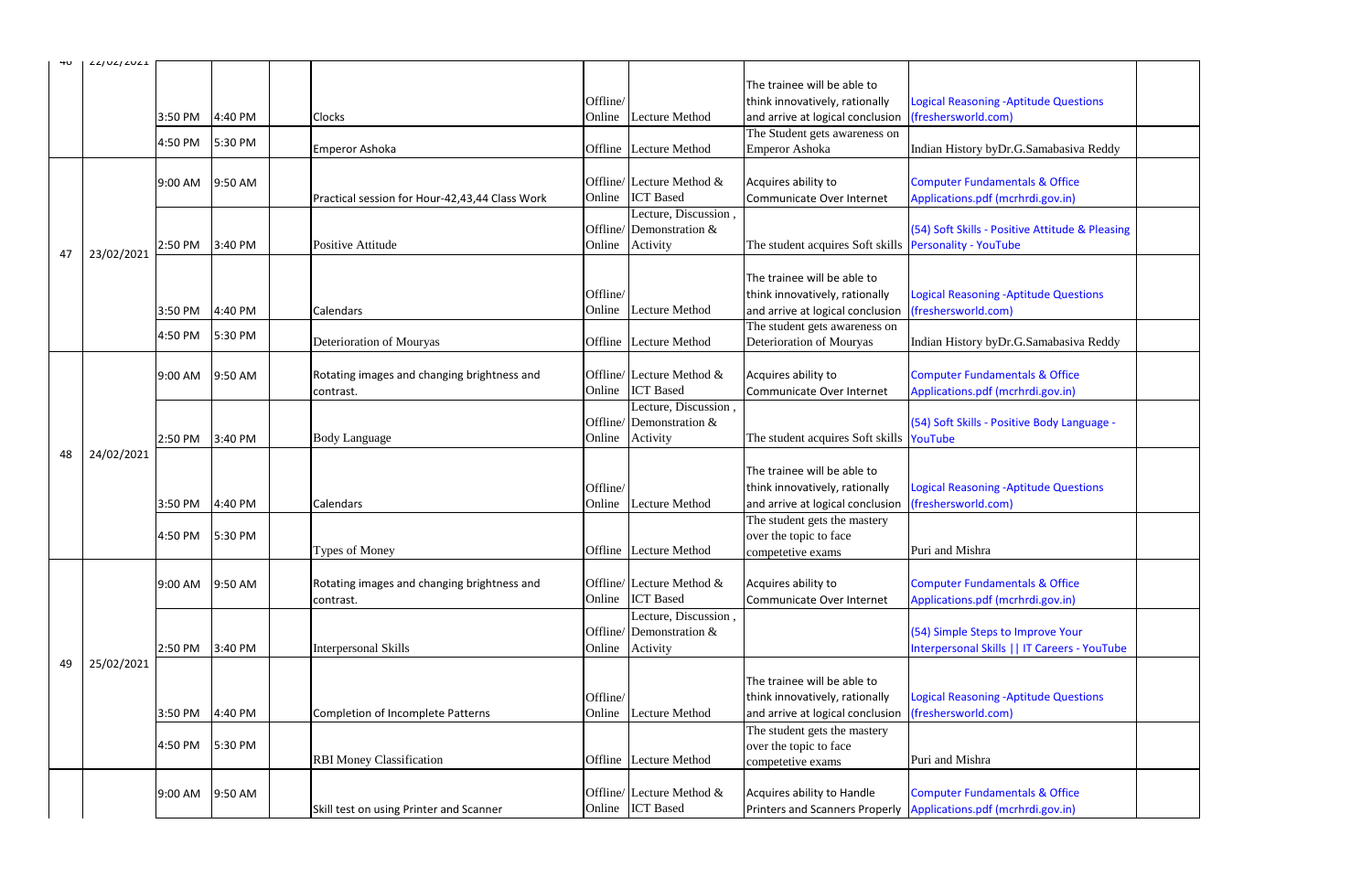|    |                    |         |         |                                          |          | Lecture, Discussion,                          |                                                                |                                                                                |  |
|----|--------------------|---------|---------|------------------------------------------|----------|-----------------------------------------------|----------------------------------------------------------------|--------------------------------------------------------------------------------|--|
|    |                    |         |         |                                          |          | Offline/ Demonstration $\&$                   |                                                                |                                                                                |  |
|    |                    | 2:50 PM | 3:40 PM | Time Management                          | Online   | Activity                                      |                                                                | The student acquires Soft skills $(54)$ Time Management - YouTube              |  |
| 50 | 26-02-2021         |         |         |                                          |          |                                               | The trainee will be able to                                    |                                                                                |  |
|    |                    |         |         |                                          | Offline/ |                                               | think innovatively, rationally                                 | <b>Logical Reasoning -Aptitude Questions</b>                                   |  |
|    |                    | 3:50 PM | 4:40 PM | <b>Completion of Incomplete Patterns</b> | Online   | Lecture Method                                | and arrive at logical conclusion                               | (freshersworld.com)                                                            |  |
|    |                    |         |         |                                          |          |                                               | The Student gets awareness on                                  |                                                                                |  |
|    |                    | 4:50 PM | 5:30 PM |                                          |          |                                               | Judiciary System in India and                                  | <b>GBK</b> Publications by B.Kriskna Reddy                                     |  |
|    |                    |         |         | Judiciary systen in India-Supreme Court  |          | Offline Lecture Method                        | Supreme Court                                                  | Indian Polity by M.Lakshmi kanth                                               |  |
|    |                    |         |         |                                          |          |                                               |                                                                |                                                                                |  |
|    |                    | 9:00 AM | 9:50 AM |                                          |          | Offline/ Lecture Method &                     | Acquires ability to Handle                                     | <b>Computer Fundamentals &amp; Office</b>                                      |  |
|    |                    |         |         | Skill test on using Printer and Scanner  | Online   | <b>ICT</b> Based<br>Lecture, Discussion,      | <b>Printers and Scanners Properly</b>                          | Applications.pdf (mcrhrdi.gov.in)                                              |  |
|    |                    |         |         |                                          |          | Offline/ Demonstration $\&$                   |                                                                | (54) Soft Skills - Presentation Skills -                                       |  |
|    |                    | 2:50 PM | 3:40 PM | <b>Presentation Skills</b>               | Online   | Activity                                      | The student acquires Soft skills YouTube                       |                                                                                |  |
| 51 | 27-02-2021         |         |         |                                          |          |                                               |                                                                |                                                                                |  |
|    |                    |         |         |                                          |          |                                               | The trainee will be able to                                    |                                                                                |  |
|    |                    |         |         |                                          | Offline/ |                                               | think innovatively, rationally                                 | Logical Reasoning - Aptitude Questions                                         |  |
|    |                    | 3:50 PM | 4:40 PM | Logical VennDiagrams-1                   | Online   | <b>Lecture Method</b>                         | and arrive at logical conclusion                               | (freshersworld.com)                                                            |  |
|    |                    |         |         |                                          |          |                                               | The Student gets awareness on<br>Judiciary System in India and | <b>GBK</b> Publications by B.Kriskna Reddy                                     |  |
|    |                    | 4:50 PM | 5:30 PM | Judiciary systen in India-High Court     |          | Offline Lecture Method                        | <b>High Court</b>                                              | Indian Polity by M.Lakshmi kanth                                               |  |
|    |                    |         |         |                                          |          |                                               |                                                                |                                                                                |  |
|    |                    | 9:00 AM | 9:50 AM |                                          |          | Offline/ Lecture Method &                     | Ability to operate computer                                    | <b>Computer Fundamentals &amp; Office</b>                                      |  |
|    |                    |         |         | Practices in Computer Lab                | Online   | <b>ICT</b> Based                              | Individually & effectively                                     | Applications.pdf (mcrhrdi.gov.in)                                              |  |
|    |                    |         |         |                                          |          |                                               |                                                                | (54) How to Speak in a JAM Session -                                           |  |
|    |                    |         |         |                                          |          | Lecture, Discussion,                          |                                                                | YouTube                                                                        |  |
|    | 03-01-2021 2:50 PM |         | 3:40 PM | Just a Minute (JAM) Activities           | Online   | Offline/Demonstration &<br>Activity           | The student acquires Soft skills                               | https://www.youtube.com/watch?v=bH2ad<br>E68VIw                                |  |
| 52 |                    |         |         |                                          |          |                                               |                                                                |                                                                                |  |
|    |                    |         |         |                                          |          |                                               | The trainee will be able to                                    |                                                                                |  |
|    |                    |         |         |                                          | Offline/ |                                               | think innovatively, rationally                                 | <b>Logical Reasoning -Aptitude Questions</b>                                   |  |
|    |                    | 3:50 PM | 4:40 PM | Logical VennDiagram2-1                   | Online   | Lecture Method                                | and arrive at logical conclusion                               | (freshersworld.com)                                                            |  |
|    |                    | 4:50 PM | 5:30 PM |                                          |          |                                               | The student gets awareness on                                  |                                                                                |  |
|    |                    |         |         | Foreign King dynasties                   | Offline  | <b>Lecture Method</b>                         | Foreign king dynasties                                         | Indian History byDr.G.Samabasiva Reddy                                         |  |
|    |                    |         |         |                                          |          |                                               |                                                                |                                                                                |  |
|    |                    | 9:00 AM | 9:50 AM | Practices in Computer Lab                | Online   | Offline/ Lecture Method &<br><b>ICT</b> Based | Ability to operate computer<br>Individually & effectively      | <b>Computer Fundamentals &amp; Office</b><br>Applications.pdf (mcrhrdi.gov.in) |  |
|    |                    |         |         |                                          |          | Lecture, Discussion,                          |                                                                |                                                                                |  |
|    |                    |         |         |                                          |          | Offline/Demonstration &                       |                                                                |                                                                                |  |
|    | 03-02-2021         | 2:50 PM | 3:40 PM | Just a Minute (JAM) Activities           | Online   | Activity                                      | The student acquires Soft skills                               |                                                                                |  |
| 53 |                    |         |         |                                          |          |                                               |                                                                |                                                                                |  |
|    |                    |         |         |                                          |          |                                               | The trainee will be able to                                    |                                                                                |  |
|    |                    | 3:50 PM |         |                                          | Offline/ |                                               | think innovatively, rationally                                 | <b>Logical Reasoning -Aptitude Questions</b>                                   |  |
|    |                    |         | 4:40 PM | Solving Quadratic and Cubic Equations    | Online   | <b>Lecture Method</b>                         | and arrive at logical conclusion                               | (freshersworld.com)                                                            |  |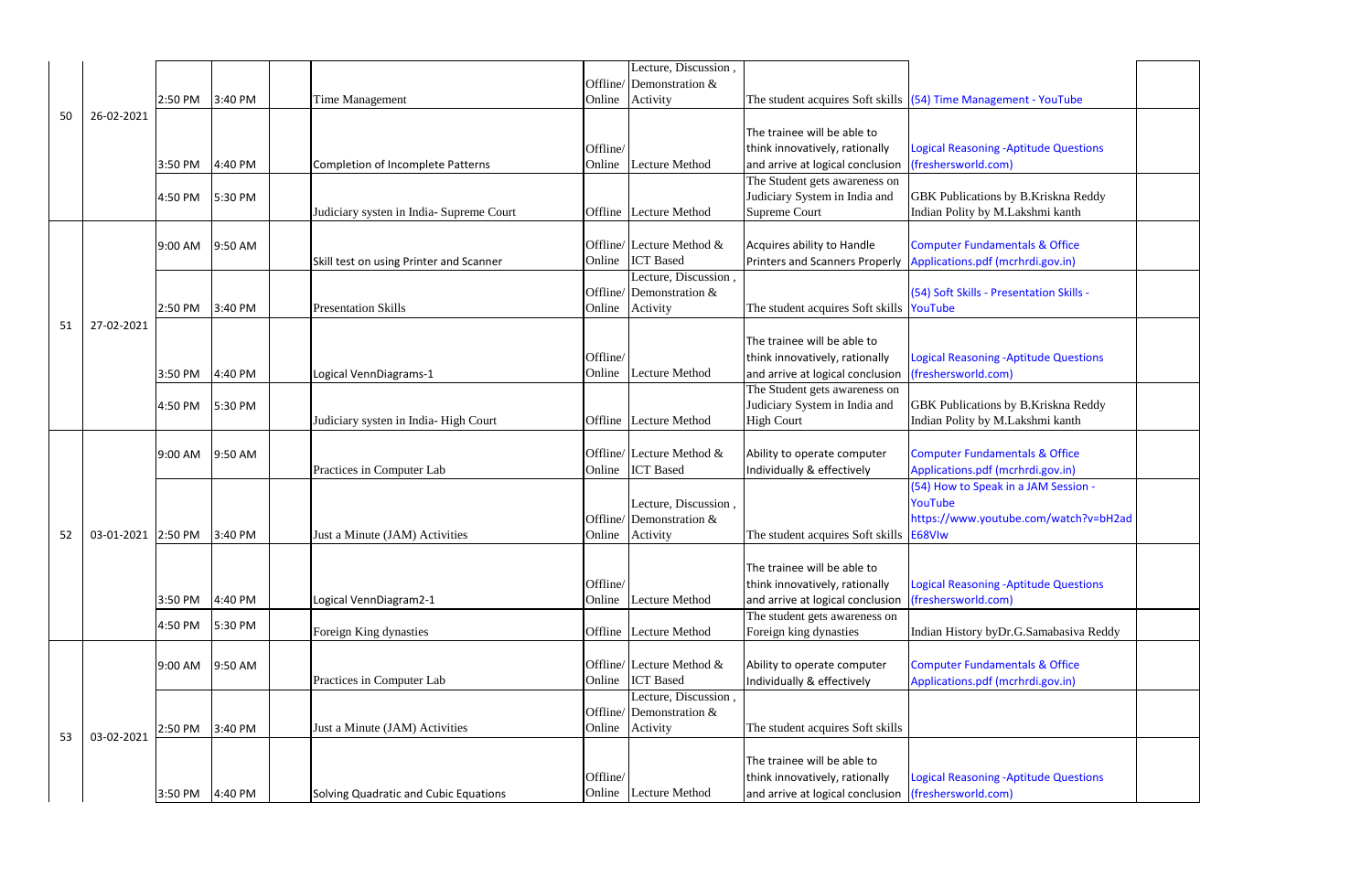|    |                   | 4:50 PM | 5:30 PM |                                                   |          |                                                  | The student gets awareness on                                      |                                              |
|----|-------------------|---------|---------|---------------------------------------------------|----------|--------------------------------------------------|--------------------------------------------------------------------|----------------------------------------------|
|    |                   |         |         | Khusaies                                          | Offline  | Lecture Method                                   | Khusaies                                                           | Indian History byDr.G.Samabasiva Reddy       |
|    |                   |         |         |                                                   |          |                                                  |                                                                    |                                              |
|    |                   | 9:00 AM | 9:50 AM |                                                   |          | Offline/ Lecture Method $\&$<br><b>ICT</b> Based | Ability to operate computer                                        | <b>Computer Fundamentals &amp; Office</b>    |
|    |                   |         |         | Practices in Computer Lab                         | Online   | Lecture, Discussion,                             | Individually & effectively                                         | Applications.pdf (mcrhrdi.gov.in)            |
|    |                   |         |         |                                                   | Offline/ | Demonstration &                                  |                                                                    | (54) Empowering Oneself and Teams -          |
|    |                   | 2:50 PM | 3:40 PM | <b>Team Dynamics</b>                              | Online   | Activity                                         | The student acquires Soft skills                                   | <b>Team Dynamics - YouTube</b>               |
| 54 | 03-03-2021        |         |         |                                                   |          |                                                  |                                                                    |                                              |
|    |                   |         |         |                                                   |          |                                                  | The trainee will be able to                                        |                                              |
|    |                   |         |         |                                                   | Offline/ |                                                  | think innovatively, rationally                                     | <b>Logical Reasoning -Aptitude Questions</b> |
|    |                   | 3:50 PM | 4:40 PM |                                                   | Online   | <b>Lecture Method</b>                            |                                                                    |                                              |
|    |                   |         |         | Solving Quadratic and Cubic Equations             |          |                                                  | and arrive at logical conclusion<br>The student gets the knowledge | (freshersworld.com)                          |
|    |                   | 4:50 PM | 5:30 PM | Team-Introduction                                 | Offline  | Lecture Method                                   | on Team                                                            |                                              |
|    |                   |         |         |                                                   |          |                                                  |                                                                    |                                              |
|    |                   |         |         |                                                   |          | Offline/ Lecture Method $\&$                     |                                                                    |                                              |
|    |                   | 9:00 AM | 9:50 AM | Practices in Computer Lab                         |          | <b>ICT</b> Based                                 | Ability to operate computer                                        | <b>Computer Fundamentals &amp; Office</b>    |
|    |                   |         |         |                                                   | Online   |                                                  | Individually & effectively                                         | Applications.pdf (mcrhrdi.gov.in)            |
|    |                   |         |         |                                                   |          | Lecture, Discussion,                             |                                                                    | (54) Sentence starters for Group Discussio   |
|    |                   |         |         |                                                   | Offline/ | Demonstration &                                  | The student acquires                                               | Group Discussion Tips   TalentSprint -       |
|    | 03-04-2021        | 2:50 PM | 3:40 PM | Group Discussion                                  | Online   | Activity                                         | communication skills                                               | YouTube                                      |
| 55 |                   |         |         |                                                   |          |                                                  |                                                                    |                                              |
|    |                   |         |         |                                                   |          |                                                  | The trainee will be able to                                        |                                              |
|    |                   |         |         | Series, Analogy and Classification & Problem with | Offline/ |                                                  | think innovatively, rationally                                     | <b>Logical Reasoning -Aptitude Questions</b> |
|    |                   | 3:50 PM | 4:40 PM | pictures                                          | Online   | Lecture Method                                   | and arrive at logical conclusion                                   | (freshersworld.com)                          |
|    |                   |         |         |                                                   |          |                                                  | The student gets the mastery                                       |                                              |
|    |                   | 4:50 PM | 5:30 PM | <b>RBI Money Classification</b>                   | Offline  | <b>Lecture Method</b>                            | over the topic to face                                             | Puri and Mishra                              |
|    |                   |         |         |                                                   |          |                                                  | competetive exams                                                  |                                              |
|    |                   | 9:00 AM | 9:50 AM |                                                   |          | Offline/ Lecture Method &                        | Ability to operate computer                                        | <b>Computer Fundamentals &amp; Office</b>    |
|    |                   |         |         | Practices in Computer Lab                         | Online   | <b>ICT</b> Based                                 | Individually & effectively                                         | Applications.pdf (mcrhrdi.gov.in)            |
|    |                   |         |         |                                                   |          |                                                  |                                                                    | (54) Group Discussion Woman                  |
|    |                   |         |         |                                                   |          | Lecture, Discussion,<br>Offline/ Demonstration & | The student acquires                                               | empowerment a cause of incrising divorce     |
|    |                   | 2:50 PM | 3:40 PM | Group Discussion                                  | Online   | Activity                                         | communication skills                                               | rate in IndiaPART5 - YouTube                 |
| 56 | 03-05-2021        |         |         |                                                   |          |                                                  |                                                                    |                                              |
|    |                   |         |         |                                                   |          |                                                  | The trainee will be able to                                        |                                              |
|    |                   |         |         |                                                   |          |                                                  |                                                                    |                                              |
|    |                   |         |         | Series, Analogy and Classification & Problem with | Offline/ | <b>Lecture Method</b>                            | think innovatively, rationally                                     | <b>Logical Reasoning -Aptitude Questions</b> |
|    |                   | 3:50 PM | 4:40 PM | pictures                                          | Online   |                                                  | and arrive at logical conclusion                                   | (freshersworld.com)                          |
|    |                   |         |         |                                                   |          |                                                  | The student gets the mastery                                       |                                              |
|    |                   | 4:50 PM | 5:30 PM | Taxable Revenue                                   | Offline  | Lecture Method                                   | over the topic to face                                             | Puri and Mishra                              |
|    |                   |         |         |                                                   |          |                                                  | competetive exams                                                  |                                              |
|    |                   | 9:00 AM | 9:50 AM |                                                   |          | Offline/ Lecture Method &                        | Ability to operate computer                                        | <b>Computer Fundamentals &amp; Office</b>    |
|    |                   |         |         | Practices in Computer Lab                         | Online   | <b>ICT</b> Based                                 | Individually & effectively                                         | Applications.pdf (mcrhrdi.gov.in)            |
|    |                   |         |         |                                                   |          |                                                  |                                                                    |                                              |
|    |                   |         |         |                                                   |          | Lecture, Discussion,                             | The student acquires the                                           | (54) Telephone Etiquette for better          |
|    |                   |         |         |                                                   |          | Offline/ Demonstration $&$                       | Knowledge of Dos and Don'ts                                        | business calls - Telephone skills at work (  |
| 57 | <b>N3-06-2021</b> | 2:50 PM | 3:40 PM | Etiquetes of Telephone, e-mail and SMS            | Online   | Activity                                         | in using Technology                                                | <b>Business English Lesson) - YouTube</b>    |

| Indian History byDr.G.Samabasiva Reddy                                                                                          |  |
|---------------------------------------------------------------------------------------------------------------------------------|--|
| <b>Computer Fundamentals &amp; Office</b><br>Applications.pdf (mcrhrdi.gov.in)                                                  |  |
| (54) Empowering Oneself and Teams -<br><b>Team Dynamics - YouTube</b>                                                           |  |
| <b>Logical Reasoning -Aptitude Questions</b><br>(freshersworld.com)                                                             |  |
| <b>Computer Fundamentals &amp; Office</b><br>Applications.pdf (mcrhrdi.gov.in)                                                  |  |
| (54) Sentence starters for Group Discussion<br>  Group Discussion Tips   TalentSprint -<br>YouTube                              |  |
| <b>Logical Reasoning -Aptitude Questions</b><br>(freshersworld.com)                                                             |  |
| Puri and Mishra                                                                                                                 |  |
| <b>Computer Fundamentals &amp; Office</b><br>Applications.pdf (mcrhrdi.gov.in)                                                  |  |
| (54) Group Discussion Woman<br>empowerment a cause of incrising divorce<br>rate in IndiaPART5 - YouTube                         |  |
| <b>Logical Reasoning - Aptitude Questions</b><br>(freshersworld.com)                                                            |  |
| Puri and Mishra                                                                                                                 |  |
| <b>Computer Fundamentals &amp; Office</b><br>Applications.pdf (mcrhrdi.gov.in)                                                  |  |
| (54) Telephone Etiquette for better<br>business calls - Telephone skills at work (<br><b>Business English Lesson) - YouTube</b> |  |